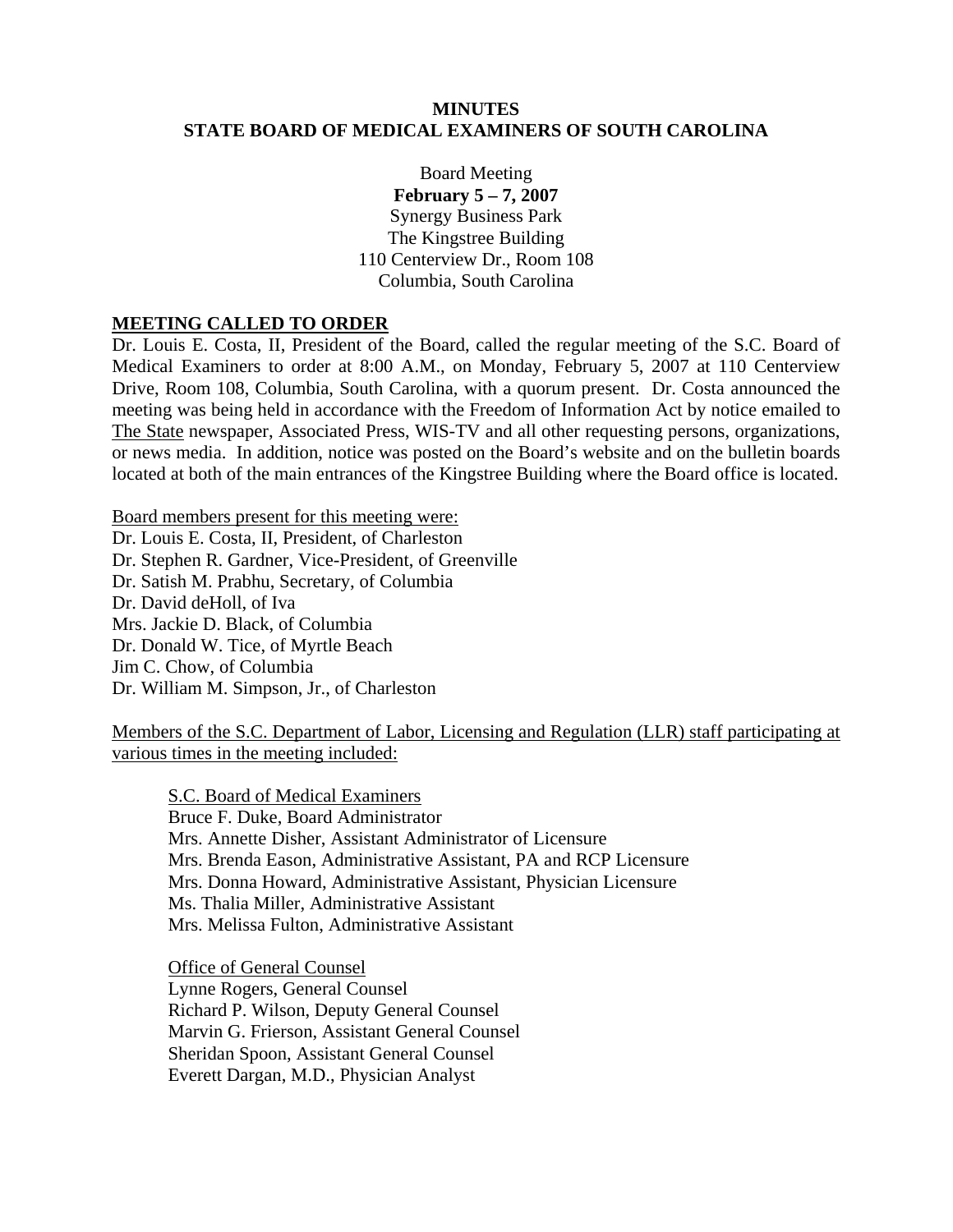Professional and Occupational Licensing (POL) Division Shirley Robinson, Hearing Counsel

Director's Office Mrs. Adrienne Youmans, Director

Office of Health and Medically Related Professions Mrs. Ruby McClain, Assistant Deputy Director

Office of Investigations and Enforcement Rion Alvey, Assistant Deputy Director Mrs. Karen Newton, Administrative Coordinator Mrs. Josie DeGennaro, Investigator Mr. Mark Kelly, Investigator Mrs. Cheryl McNair, Investigator Larry Atkins, Deputy Chief Kathy Prince, Deputy Chief

# **REVIEW/APPROVAL OF AGENDA**

An agenda for this meeting was reviewed and approved.

# **REVIEW/APPROVAL OF MINUTES FROM NOVEMBER BOARD MEETING:**

# **Dr. deHoll made a motion to approve the minutes. Dr. Tice seconded the motion and it was unanimously passed.**

The Board reviewed the Consent Agenda and made the following decisions:

**Dr. deHoll made a motion to approve the Consent Agenda and to carryover the PA portion of the consent agenda.. Dr. Prabhu seconded the motion and it was unanimously passed. The Committee recommendations from the Respiratory Care Committee and the Acupuncture Advisory Committee that were approved are as follows:**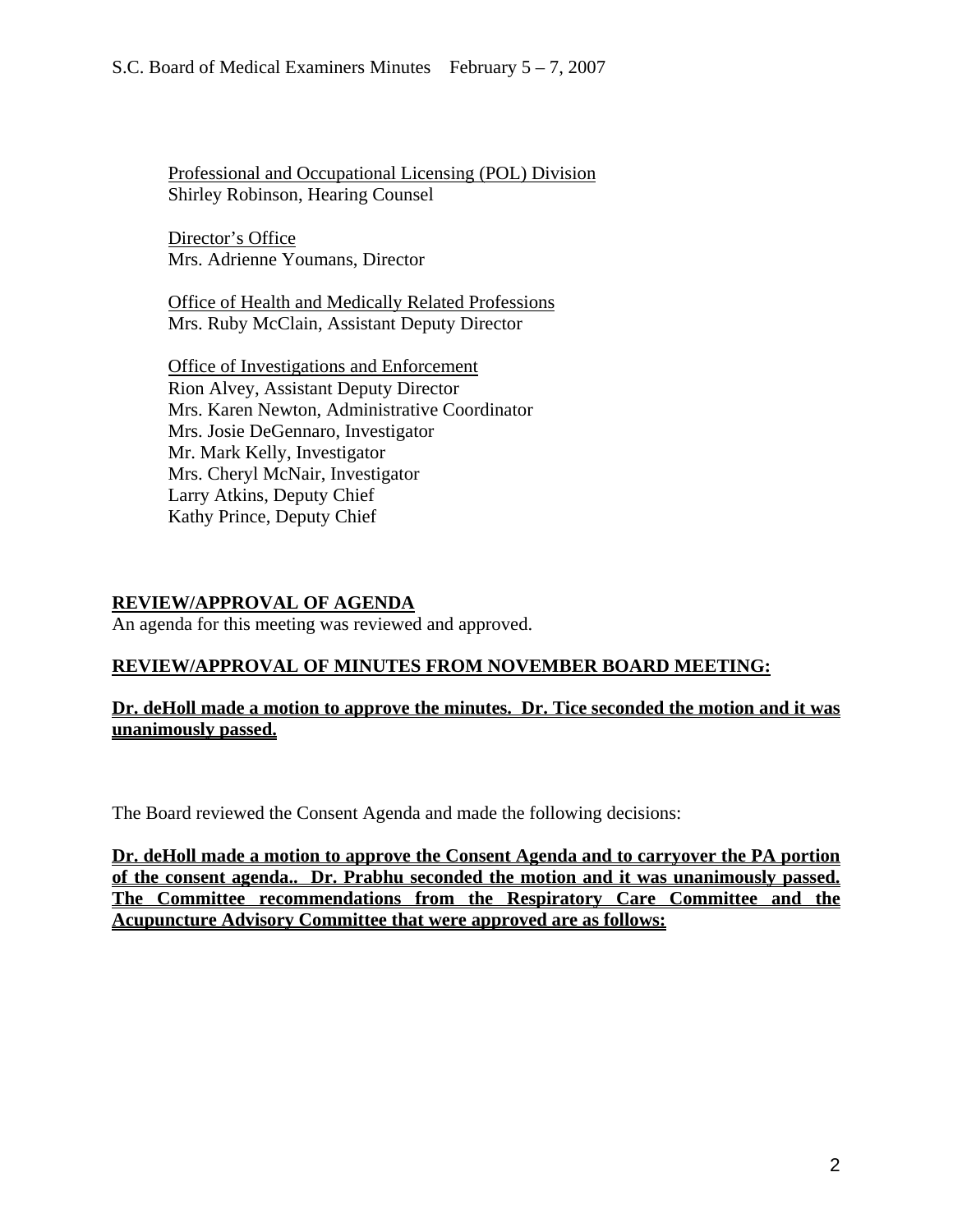#### **LLR-BOARD OF MEDICAL EXAMINERS BOARD MEETING, February 5-7, 2007**

| <b>DISCUSSION TOPIC:</b> | Recommendations from the Respiratory Care Committee Meeting,<br><b>January 12, 2007</b> |
|--------------------------|-----------------------------------------------------------------------------------------|
| <b>FROM:</b>             | Paul Treffeisen, RCP, Chairman<br><b>SC Respiratory Care Committee</b>                  |

**Members in attendance: Mr. Paul Treffeisen, RCP, Anderson; Mr. Ben F. Rogers, Easley; Vicki Evans, RCP, Charleston; Dr. James Barker, Columbia; Dr. Antine Stenbit, Charleston; Dr. James Fuller, Greenville; Ms. Tracy Fields, RCP, Florence; and Mr. James Woody, RCP, Belton.** 

#### **ELECTION OF OFFICERS**

The Committee elected the following individuals for the officer seats for 2007: Mr. Paul Treffeison was elected as Chairman Dr. Antine Stenbit was elected as Vice-Chairman Ms. Vicki Evans was elected as Secretary-Treasurer.

#### AGENDA TOPIC: APPLICANTS FOR PERMANENT LICENSURE

- 
- 2. Bavishi, Kavita 32. Merritt, April
- 3. Bridges, Kristine 33. Miller, Jonathan
- 4. \*Brown, Sharmaine 34. Moore, Brian
- 5. \*Browning, Patty 35. Mosley, Nina
- 6. Bucknor, Michelle 36. Moss, Katherine
- 
- 8. Carpenter, Russell 38. Nguyen, Eric
- 9. Craven, Elinor 39. Parrott, Dawn
- 10. Edgerton, Jessica 40. Peace, Roscoe
- 11. Evans, Kia 41. PePe, Erin
- 
- 
- 
- 15. Gardner, Celestial 45. Robertson, Diana
- 16. Garrick, Amanda 46. Rooks, Elizabeth
- 17. Gorrin, Cynthia 47. Scott, Deborah
- 18. Graham, Stephanie 48. Scott, Neil
- 19. \*Gray, Ralph 49. Siney, Irma
- 20. Harvey, Ashley 50. \*Spencer, Mark
- 21. \*Hicks, Gloria 51. Stewart, Misty
- 
- 1. Bates, Kacey 31. McMillan, Jessica
	-
	-
	-
	-
	-
- 7. Cade, Gerald 37. Newton, Jessica
	-
	-
	-
	-
- 12. Faler, Allen 42. Proctor, Kayci
- 13. Felder, Jacobey 43. Redmond, Stacy
- 14. Fludd, Michele 44. Reed, LaTesha
	-
	-
	-
	-
	-
	-
	-
- 22. Highsmith, Wanda 52. Stuckey, Shaunyetta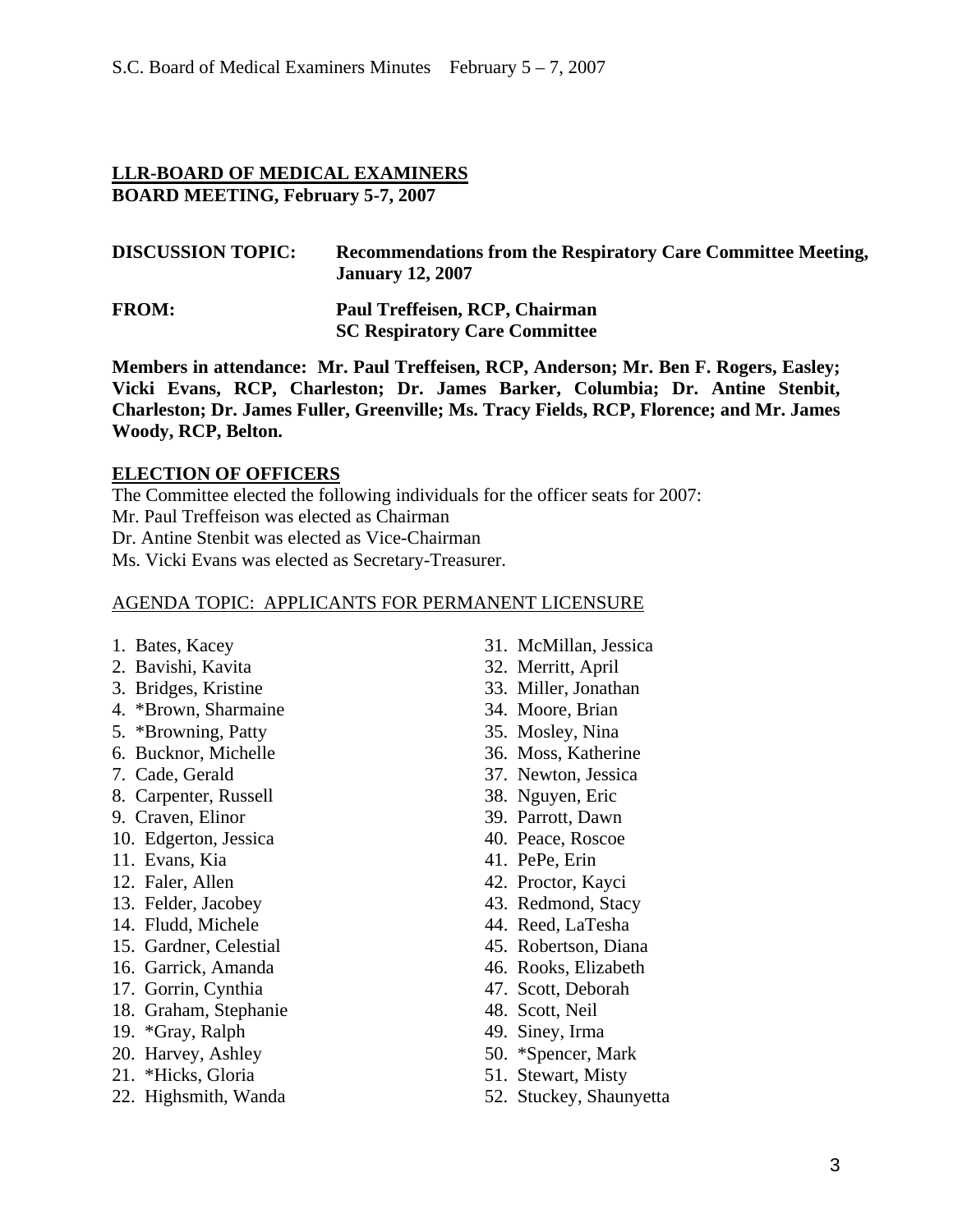- 23. Jones, Evelyn 53. Tan, Michelle
- 24. Kelley, Erin 54. Temples, Tara
- 25. Knott, Whitney 55. Thorne, Stacia
- 26. Kopacko, Constance 56. Towne, Linda
- 
- 28. Lupinski, Michael 58. Wiancko, Julie
- 
- 30. Matuscak, Lori 60. Woody, Kearie
- 
- 
- 
- 27. Lollis, Jennifer 57. Whitman, Stephanie
	-
- 29. Magill, Tracey 59. \*Willis, Tammy
	-

The Committee reviewed the following six (6) individuals had "yes" answers on their application:

**a. Ms. Sharmaine Brown, RCP –** Ms. Brown answered yes" on her application to

After review and discussion, Ms. Jones moved to recommend permanent licensure to Ms. Brown. Dr. Highland seconded the motion. The motion passed unanimously.

**b. Ms. Patty Browning, RCP -** Ms. Browning answered yes" on her application to

After review and discussion, Mr. Evans moved to recommend permanent licensure to Ms. Browning. Dr. Highland seconded the motion. The motion passed unanimously.

**c. Mr. Ralph Gray, RCP –** Mr. Gray answered yes" on his application to

After review and discussion, Mr. Evans moved to recommend permanent licensure to Mr. Gray. Dr. Highland seconded the motion. The motion passed unanimously.

d. **Gloria Hicks, RCP--** Ms. Hicks answered yes" on her application to

After review and discussion, Dr. Highland moved to recommend permanent licensure to Ms. Hicks. Dr. Hollinger seconded the motion. The motion passed unanimously

e. **Mr. Mark Spencer, RCP –** Mr. Spencer answered yes" on his application to

After review and discussion, Dr. Hollinger moved to recommend permanent licensure to Mr. Spencer. Dr. Highland seconded the motion. The motion passed unanimously.

f. **Ms. Tammy Willis, RCP –** Ms. Willis answered yes" on his application to

After review and discussion, Ms. Evans moved to recommend permanent licensure to Ms. Willis. Ms. Jones seconded the motion. The motion passed unanimously

# **AGENDA TOPIC: UPDATE FROM NBRC – CONTINUING COMPETENCY PROGRAM**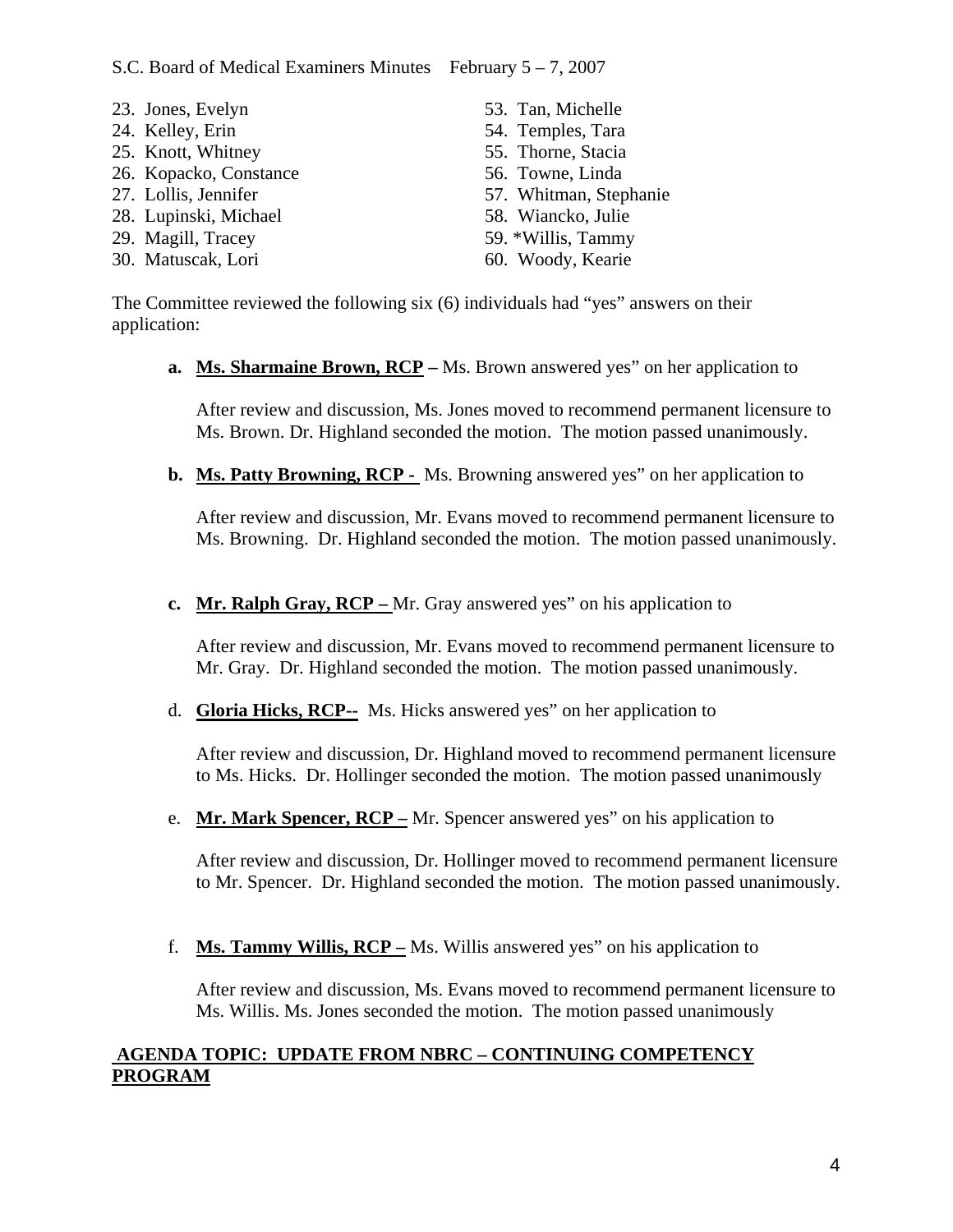The committee was given a hand-out (attached) summarizing Continuing Competency Program requirements. Mr. Treffeisen gave a brief overview of the information.

#### **NEXT MEETING DATE**

The Committee's next meeting is Friday, April 13, 2007.

## **LLR-BOARD OF MEDICAL EXAMINERS BOARD MEETING, February 5-7, 2007**

| <b>DISCUSSION TOPIC:</b> | <b>Recommendations from the Acupuncture Committee Meeting</b><br><b>January 5, 2007</b>      |
|--------------------------|----------------------------------------------------------------------------------------------|
| <b>FROM:</b>             | Martin Herbkersman, Acupuncturist, Chairperson<br><b>S.C. Acupuncture Advisory Committee</b> |

*Committee Members Present: Mr. Martin Herbkersman, Columbia; Mr. William Skelton, Columbia; Ms. Gina Campano, Columbia and Dr. Gary Nestler, Charleston (via telephone).* 

#### **AGENDA TOPIC: Committee Chairman's Report**

Mr. Herbkersman asked about the complaint process. Bruce Duke gave the committee and overview of the process, stating that all complaints are submitted to General Counsel for review and investigation. If further action is needed, the complaint will continue to the IRC and finally to the Committee, if necessary. Rick Wilson added that complaints are confidential in nature and should not be discussed in committee meetings.

The committee reviewed a letter from Jose Rivera-Garcia, written to Louis E. Costa, II, DMD, MD, President of the Board of Medical Examiners, dated May 3, 2006. After a brief discussion, it was decided that a letter should be sent from the Board Administrator. Mr. Herbkersman made the following motion:

#### **Motion: Draft a letter to Mr. Rivera-Garcia requesting that he adhere to the law as it is written.**

Mr. Skelton seconded the motion, which passed.

#### **AGENDA TOPIC: Advisory Committee Nominations**

Due to the fact that if Mr. Skelton recused himself from the voting process, there would not be a quorum, the selection of committee members was tabled to the next meeting.

#### **AGENDA TOPIC: APPLICANTS FOR A PERMANENT LICENSE**

There were no applicants.

#### **Action Items for next meeting:**

1. Bruce Duke will find out from OGC how many pending complaints are on file for acupuncturists and report to the committee.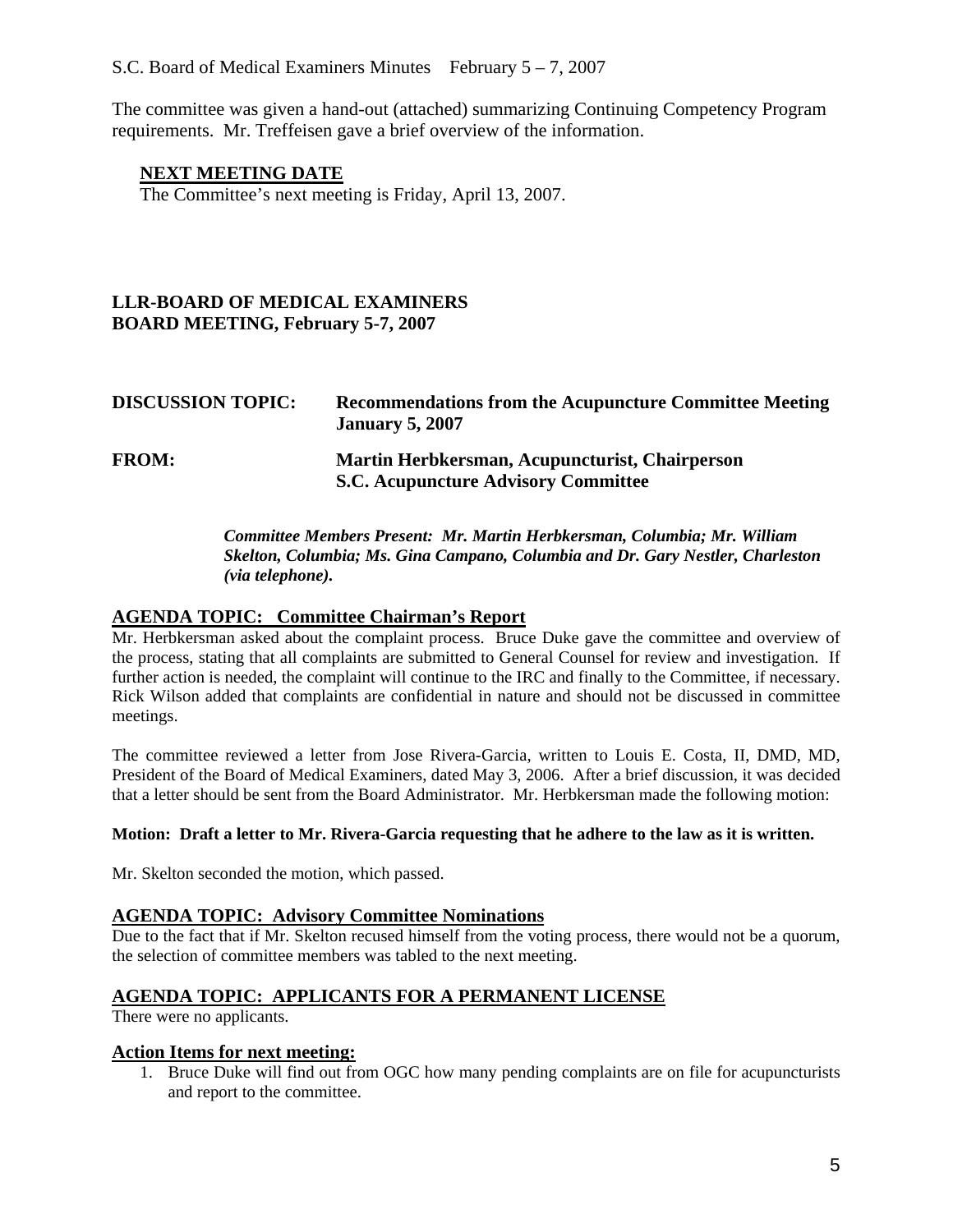# S.C. Board of Medical Examiners Minutes February 5 – 7, 2007

2. Mr. Duke will draft a letter to Jose Rivera-Garcia concerning his request.

#### **NEXT MEETING DATE**

The next Acupuncture Committee meeting is scheduled for Friday, April 6, 2007 at 10:00.

## **FINAL ORDER HEARINGS**

**A motion was made and passed for the Board to go into Executive Session to conduct Final Order Hearings.** Each hearing was held in Executive Session, and a transcript of each hearing, as well as the Board's Final Order, are on file at the Board Office. No votes were made or actions taken while the Board was in Executive Session. **A motion was made and passed to return to Public Session and the Board voted on the following sanctions after each Final Order Hearing:**

#### **Angel Perez, M.D. of Columbia, S.C. – FINAL ORDER HEARING 2004-349**

#### **Dr. Prabhu made a motion that the Respondent has violated the Medical Practice Act. The motion was seconded by Mrs. Black and all Board members were in favor.**

- 1. The Respondent has violated Medical Practice Act
- 2. Public Reprimand
- 3. Respondent must pay fine in the amount of \$2,000 plus court cost within six months.

# **The motion carries.**

# **Dan Brown, R.C.P. of Florence, S.C. – FINAL ORDER HEARING 2006-132**

#### **Dr. Prabhu made a motion that was seconded by Mrs. Black and unanimously passed to approve the following sanction:**

- 1. The Respondent has violated Medical Practice Act
- 2. Revocation of license.

#### **Motion carries.**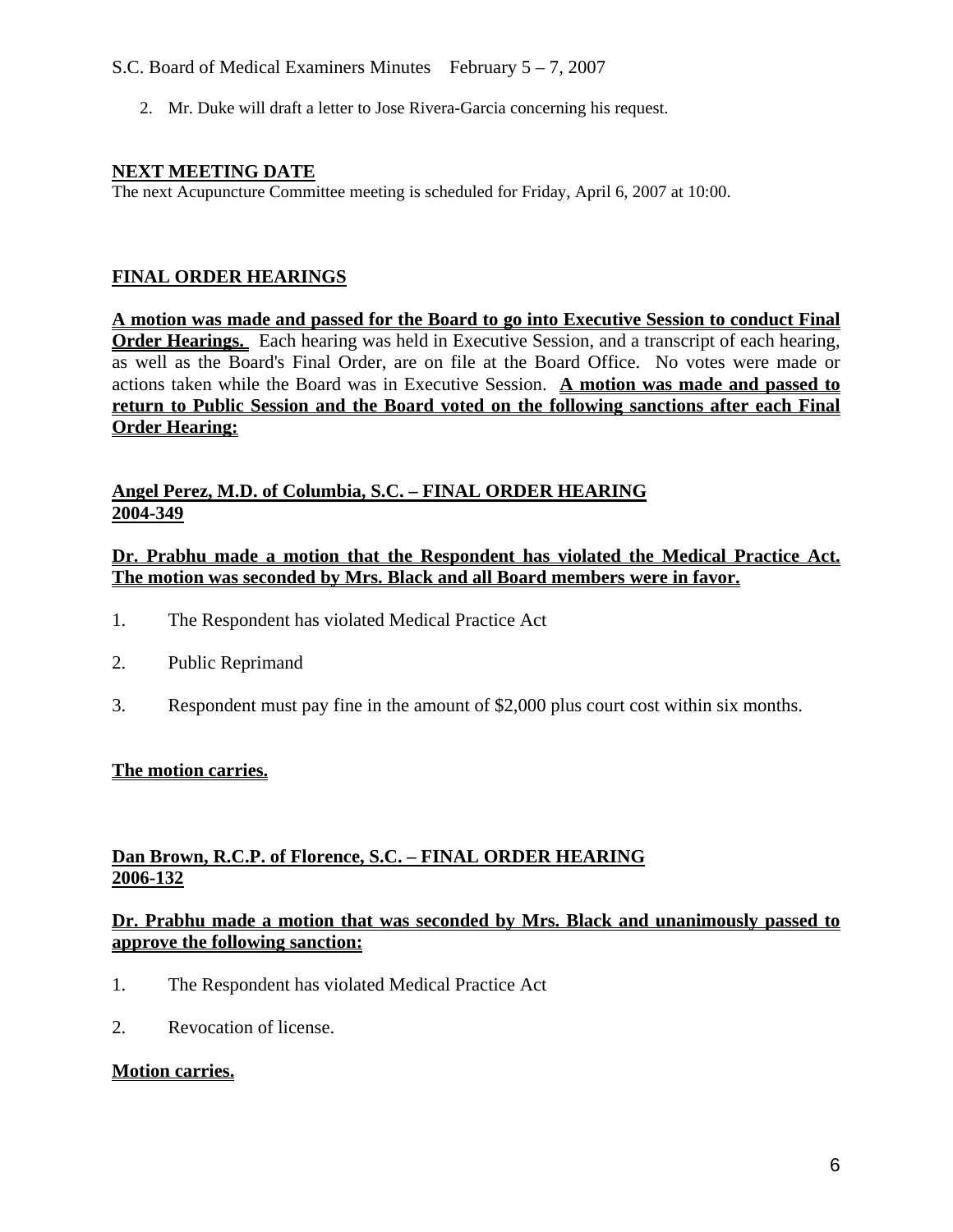# **Peter Zvejnieks, M.D., of Blythewood, S.C. FINAL ORDER HEARING 2006-95**

# **Dr. Prabhu made a motion that was seconded by Dr. deHoll and unanimously passed to approve the following sanction:**

- 1. Respondent has violated Medical Practice Act.
- 2. Public Reprimand
- 4. Respondent must pay court costs within six months.
- 5. Respondent must continue in R.P.P. indefinitely.

# **Motion carries.**

# **Sam Vetro, M.D. of Little River, S.C. FINAL ORDER HEARING 2005-40**

# **Carry over to future Board meeting.**

**Stephen P. Regec, M.D. of DuBois, PA Applicant for Licensure**

**Dr. Costa made a motion to grant an unrestricted License. Motion was seconded by Dr. Simpson. All in favor.** 

**Motion Carries.**

**Timothy Hodges, M.D., of Bourbonnais, IL Applicant for Licensure**

**Dr. Costa made a motion to grant an unrestricted License. Motion was seconded by Dr. Simpson. All in favor.** 

**Motion Carries.**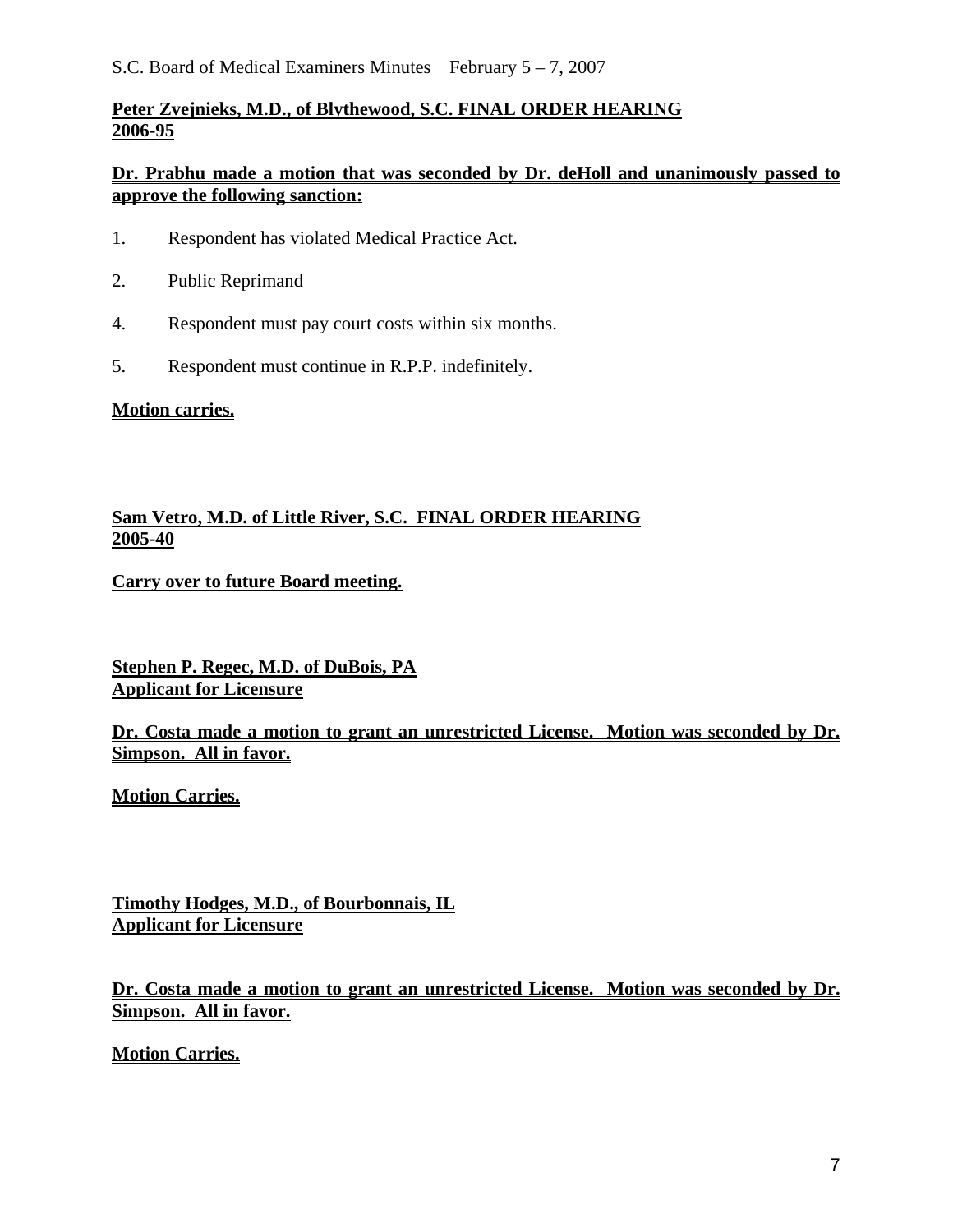**Ferenc Korompai, M.D., of Temple, TX Applicant for Licensure**

# **Dr. Gardner made a motion to grant a full licensure pending an interview and meeting the remainder of the criteria. Motion was seconded by Dr. Simpson. All in favor.**

**Motion Carries.**

#### **RECESS AND RECONVENE**

The Board recessed at 5:00 P.M. and reconvened Tuesday, February 6, 2006 at 8:00 A.M. with a quorum present.

# **Discussion Topic (H) Change May 2007 Board meeting dates:**

Bruce Duke advised the Board of the need to change the May 2007 Board meeting due to a conflict with the Federation National convention. All in favor to change the dates to April 30 – May 2, 2007.

# **Jimmy D. Fowler, M.D., of Union, S.C. FINAL ORDER HEARING 2005-208**

#### **Dr. Prabhu made a motion that was seconded by Dr. Simpson to approve the following sanction:**

- 1. Indefinite suspension.
- 2. Respondent must pay court cost of \$103.00 within a period of six months.
- 3. Suspension will be lifted if Respondent completes an approved prescribing course, ethics course, maintain CME adequate to be eligible for re-certification by the American Board of Family Medicine and a post licensure evaluation of competency.

# **All Board members were in favor.**

#### **Motion carries.**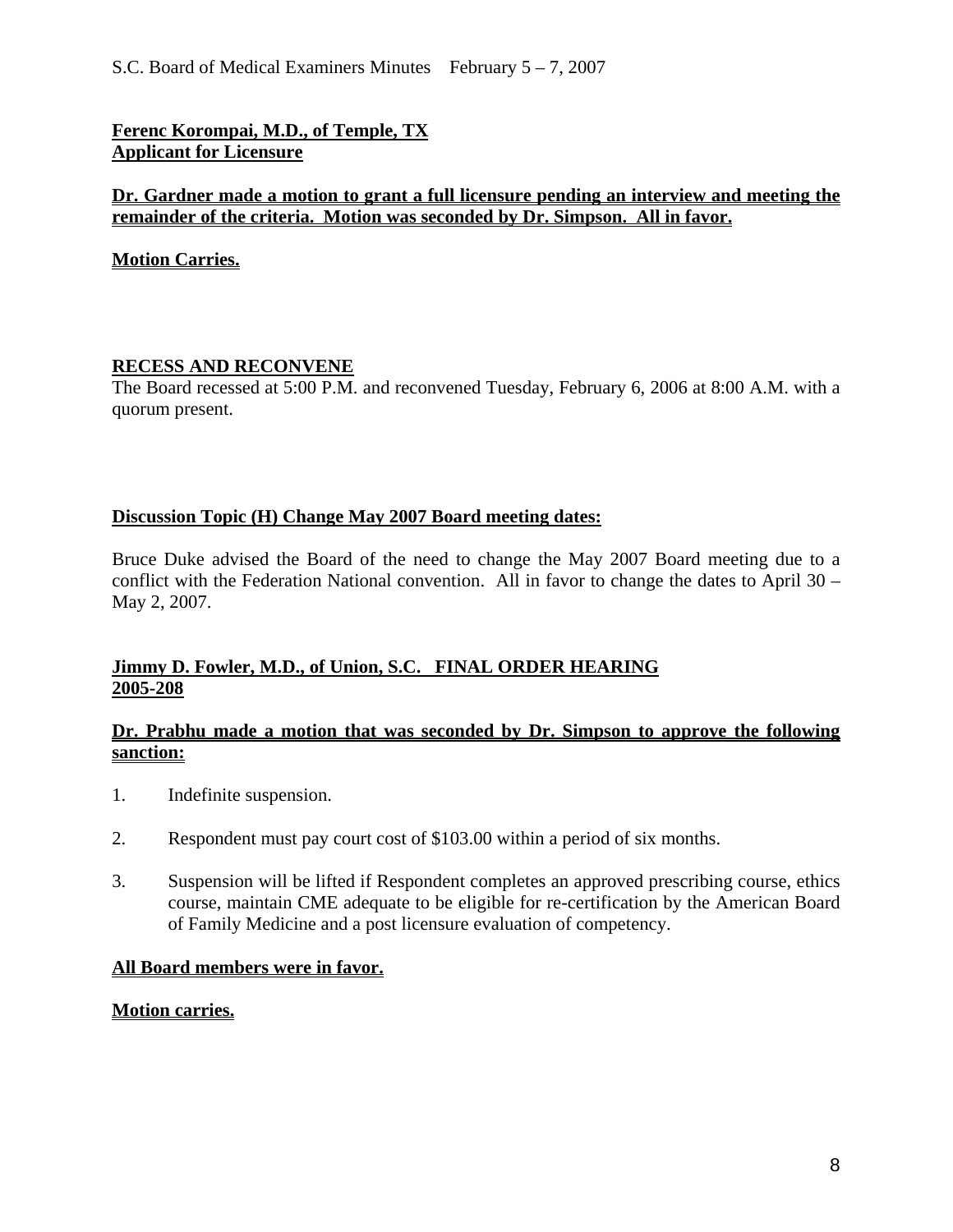# **Thomas Upshaw, M.D., of Charleston, S.C. Request for License to be reinstated 2004-111**

#### **Dr. Prabhu made a motion that was seconded by Dr. Chow to approve the following:**

Lift the suspension with the following conditions:

- 1. Continued treatment with Dr. Burke with monthly assessments and quarterly reports.
- 2. Practice site must be approved by the Board before starting to work.
- 3. Continued restrictions allowing the Respondent to see only female patients above 65 years old and males over 18 years of age.
- 4. Continued participation in R.P.P. indefinitely.

#### **All Board members were in favor.**

#### **Motion carries.**

#### **2001-146**

## **Dr. Prabhu made a motion that was seconded by Dr. Simpson to approve the following:**

1. Grant the request for dismissal of the complaint.

# **Dr. Chow, Dr. Costa, Dr. Simpson and Dr. deHoll are in favor. Dr. Tice, Mrs. Black and Dr. Prabhu are opposed.**

# **With a vote four to three the motion carries.**

# **Allan Walls, M.D., of Columbia, S.C. FINAL ORDER HEARING 2004-392**

# **Dr. deHoll made a motion that was seconded by Dr. Simpson to approve the following sanction:**

- 1. Indefinite suspension.
- 2. The Board will consider return to practice in a board-approved practice setting.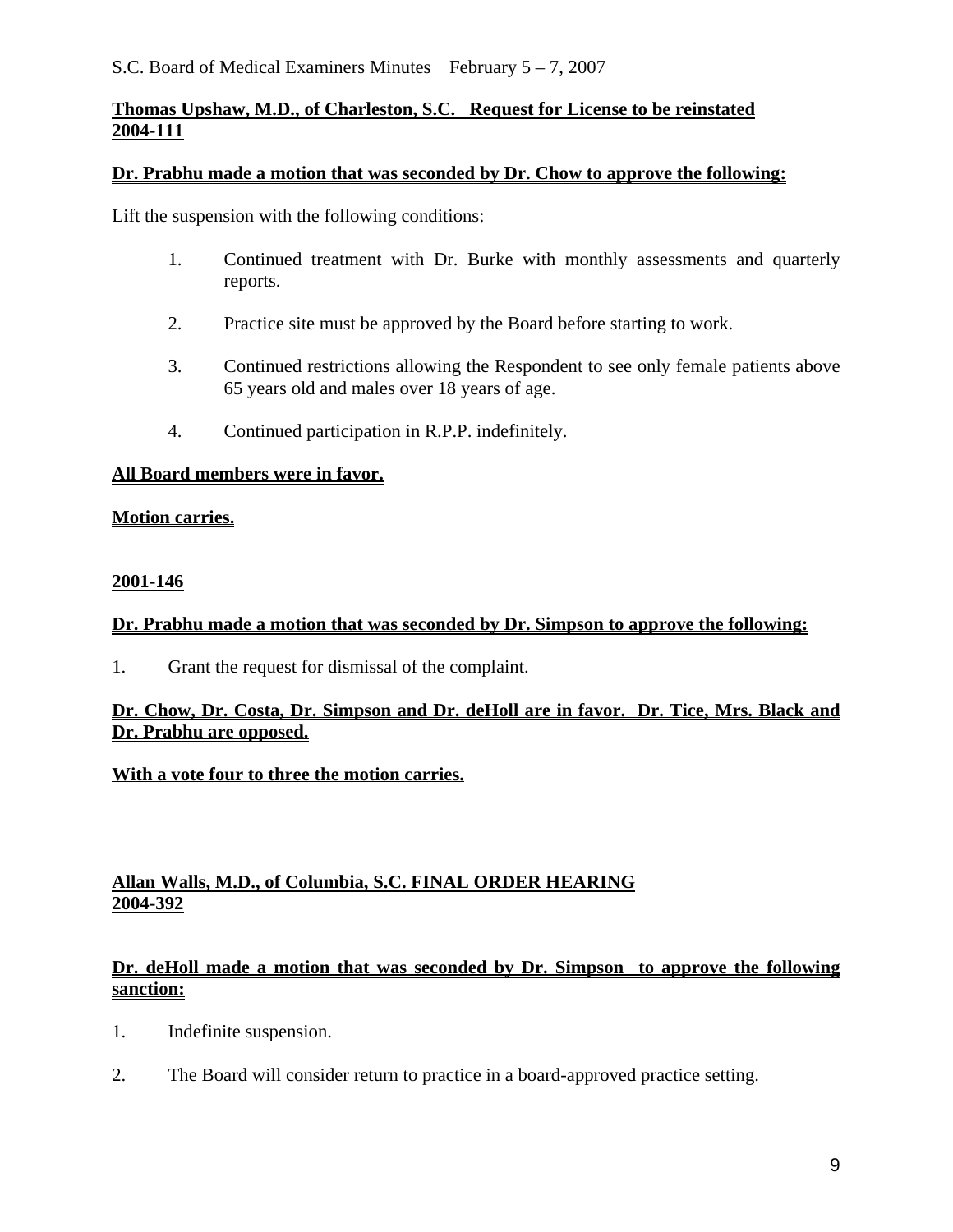- S.C. Board of Medical Examiners Minutes February 5 7, 2007
- 3. Indefinite monitoring by R.P.P. with terms agreeable to the Board.
- 4. Respondent must agree to surrender and not reapply for D.E.A license
- 5. Respondent must successfully complete and approved ethics course before consideration to return to practice.
- 6. Respondent must pay a fine in the amount of \$25,000 within the next two years.

#### **All Board members were in favor. Motion carries.**

#### **LLR-BOARD OF MEDICAL EXAMINERS BOARD MEETING, FEBRUARY 5-7, 2007**

| <b>DISCUSSION TOPIC:</b> | <b>Recommendations from the PA Committee Meeting</b><br><b>January 5, 2007</b> |
|--------------------------|--------------------------------------------------------------------------------|
| <b>FROM:</b>             | Harold Harvey, P.A., Chairperson<br><b>S.C. Physician Assistant Committee</b>  |

The Committee members present were as follows: Mr. Harold Harvey, of Hampton, Chairman; Dr. William Hueston; Mt. Pleasant; Mr. Reamer Bushardt; Charleston; Ms. Lisa Sand, Columbia and Dr. Stephen Gardner, Greenville; Graham Adams, Chapin; and Dr. Richard Rhodes, Charleston.

#### **NOMINEES FOR COMMITTEE SEATS**

Nominated for the following seats for 2007 were: Chairman—Harold Harvey, PA Vice-Chairman—Lisa Sand, PA Secretary-Treasurer---Reamer Bushardt, PA

#### **AGENDA TOPIC: REVIEW OF SCOPE OF PRACTICE GUIDELINES**

The Committee reviewed the Scope of Practice Guidelines for the following PAs: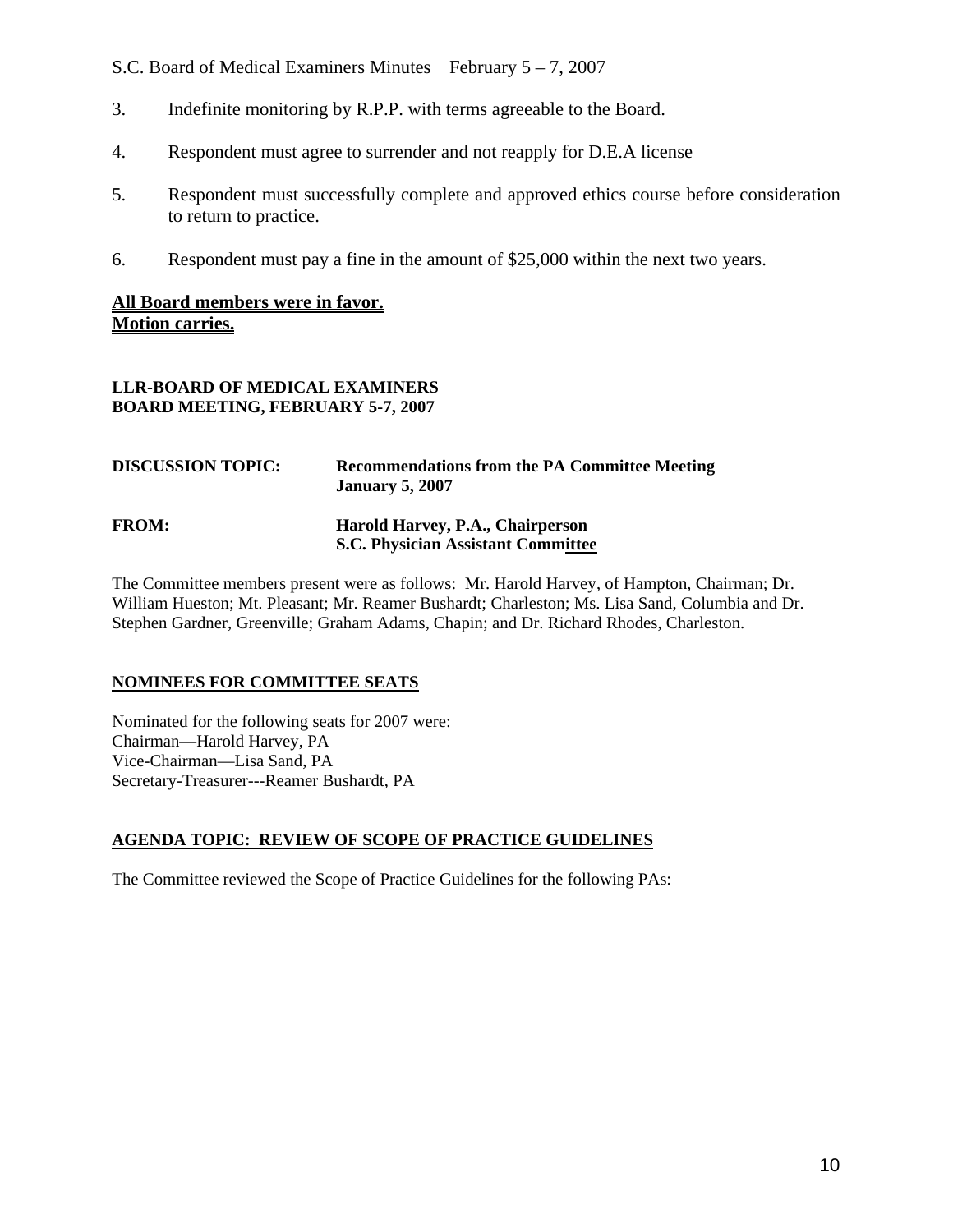1. Virginia Blease, PA 2. Jennifer Farres, PA 3. Carrie Hawkins, PA 4. Nancy Bailey, PA 5. Crystal DeVivo, PA 6. Meredith Ditzel, PA 7. Darlene Fisher, PA 8. Jennifer Flynn, PA 9. Jacquelyn Gibbons, PA 10. Cara Goldberg, PA 11. 11 Martha Green, PA 12. James Grimes, PA 13. Jennifer Henson, PA 14. Tonya Humphreys, PA 15. Heather Joye, PA 16. Phyllis Kutch, PA 17. Robert McKenna, PA 18. Anna McKie, PA 19. Kristin Meyer, PA 20. Mary Phillips, PA 21. Steven Price, PA 22. Christina Skipper, PA 23. Amy York, PA

24. Maureen Bailey, PA 25. Emily Bagwell, PA 26. Diane Busch, PA 27. Kevin Harmon, PA 28. Brandy Perry, PA 29. Crispin Reeves, PA 30. Madelyn Serina, PA 31. Rebecca Zerwick, PA 32. Terry Clark, PA 33. Jessamyn Deemer, PA 34. Linda Hubbard, PA 35. Buddy Davis, PA 36. Kenya Fernandes-Briggs, PA 37. Elizabeth Kryway, PA 38. Wayne Mounts, PA 39. Karen Goodale, PA 40. Brandy Perry, PA 41. Keith Remo, PA 42. Angela Watkins, PA 43. Eric Carandang, PA 44. Julie Dukes, PA 45. Beth Edwards, PA 46. Melissa Loeffler, PA 47. Jonathan York, PA 48. Kristen Giet, PA

After careful review and discussion, Dr. Hueston made a motion to approve the forty-eight (48) Scope of Practice Guidelines as recorded above. Dr. Gardner seconded the motion. The motion passed.

The following Scope of Practice Guidelines were approved pending additional information and/or clarification:

- 1) Ms. Sand discussed Blair Dobson, PA Scope of Practice. Ms. Dobson submitted two scope of practice guidelines (IM/CV). Ms. Dobson is currently practicing in an CD/TS practice. Ms. Sand made a motion to deny this scope pending clarification on the guidelines submitted. Dr. Gardner seconded the motion. The motion passed.
- 2) Ms. Sand discussed Melinda Hight, PA Scope of Practice Guidelines. Ms. Sand made a motion to deny Ms. Hight's scope of practice pending the supervisory statement. Dr. Hueston seconded the motion. The motion passed. ( Ms. Hight provided supervisory statement on January 11, 2007)
- 3) Ms. Sand discussed Jennifer Neuman's Scope of Practice Guidelines. Ms. Neuman currently practices in a Radiology practice.

Ms. Sand made a motion to deny this scope pending clarification and/or documentation of her request for Lumbar Puncture under Flouroscopic guidance and joint injections (GAD) and clarification on the request for Sentinal Lymph Node injections "not" localized. Dr. Gardner seconded the motion. The motion passed.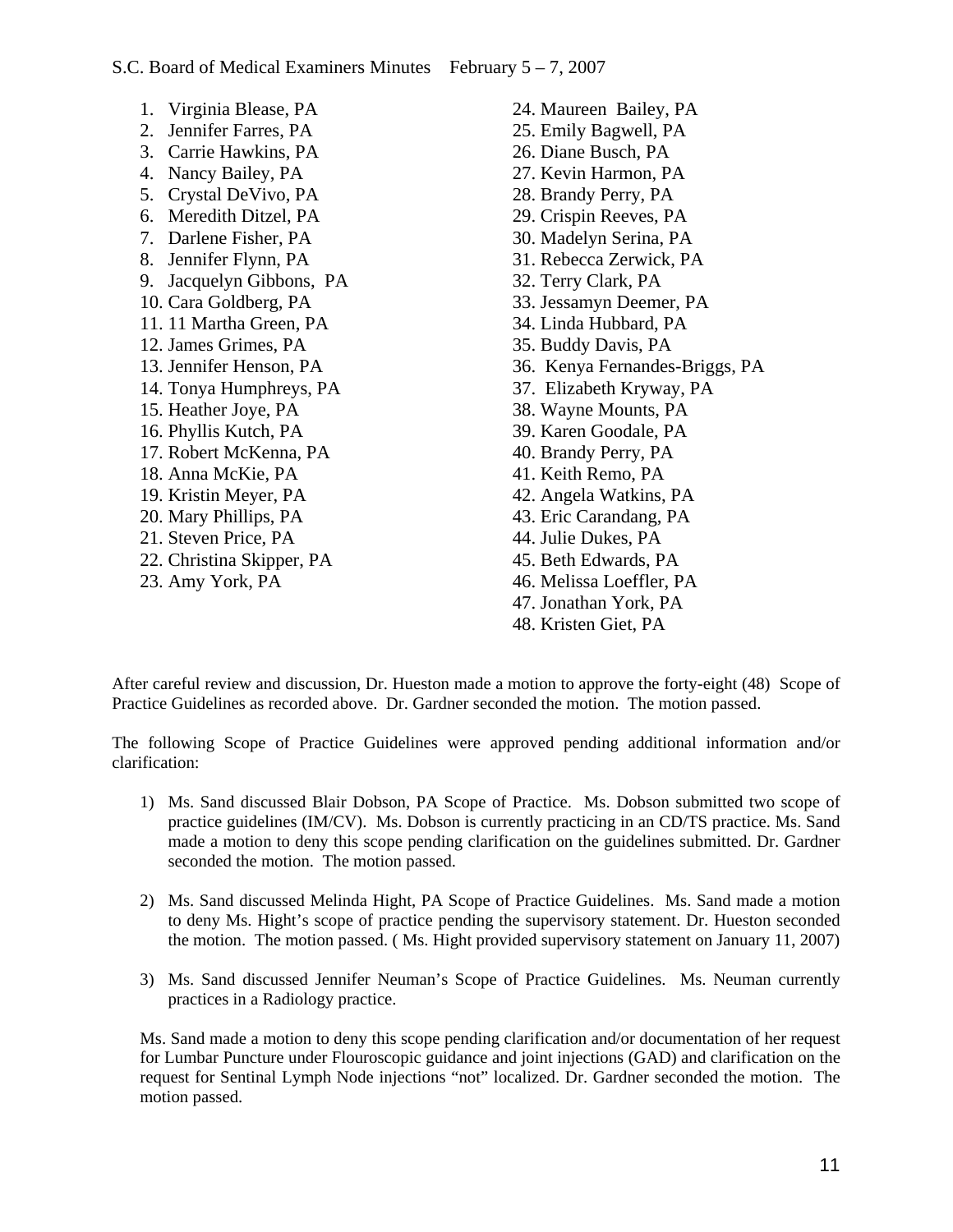#### **AGENDA TOPIC: CONFIMATION OF OJT, REQUEST FOR OJT AND AdDITIONAL TASKS**

Christopher Stephanoff, P.A. **and his supervising physician, Dr.Douglas Michaelsen HEM/ON) in Charleston, SC.**

**The Committee reviewed a request from Dr. Douglas Michaelsen for on-the-job training to allow Mr. Stephanoff to perform Bone Marrow Biopsies.** 

**Dr. Hueston made a motion to approve this request with documentation of assisting with five (5), observing five (5) and performing five (5) procedures under the supervision of Dr. Michaelsen before Mr. Stephanoff may begin performing this procedure. Mr. Bushardt seconded the motion. The motion passed.**

#### **AGENDA TOPIC: REQUEST FOR OFF-SITE**

The following applications were submitted for consideration for off-site practice:

**Sarah Ledford, P.A.** and her supervising physician, Dr. William Clark (FP) of Williston, SC submitted an Off-site application to work in Wagener, SC. The distance for this request is approximately 41 minutes and/or 27 miles.

After careful review and discussion of Ms. Ledford's request for off-site practice, Dr. Gardner moved to approve the request based Ms. Ledford's experience and Scope of Practice Guidelines submitted. Mr. Bushardt seconded the motion.

**Cornell Caviness, P.A.** and his supervising physician, Dr. Thomas Crosby (FP) of Georgetown, SC submitted an Off-site application to work in Hemingway, SC. The distance for this request is approximately 33 minutes and/or 26 miles.

After careful review and discussion of Mr. Caviness's request for off-site practice, Ms. Sand moved to approve the request based Mr. Caviness's experience and Scope of Practice Guidelines submitted. Dr. Hueston seconded the motion.

**Glenda Minter, P.A.** and her supervising physician, Dr. J. Vance VanDerGriff (FP) of Georgetown, SC submitted an Off-site application to work in Hemingway, SC. The distance for this request is approximately 33 minutes and/or 26 miles.

After careful review and discussion of Ms. Minter's request for off-site practice, Dr. Hueston moved to approve the request based Ms. Minter's experience and Scope of Practice Guidelines submitted. Ms. Sand seconded the motion.

#### **DISCUSSION OF THE FEDERATION CREDENTIALS VERIFING SERVICE (FCVS)**

At the Board's request, the Committee reviewed information on the service that is being offered by the FCVS. The FCVS obtains direct, primary source verification of credentials in identity, Academic Education, PA Program Education, Postgraduate Training and NCCPA Certification/Examination history.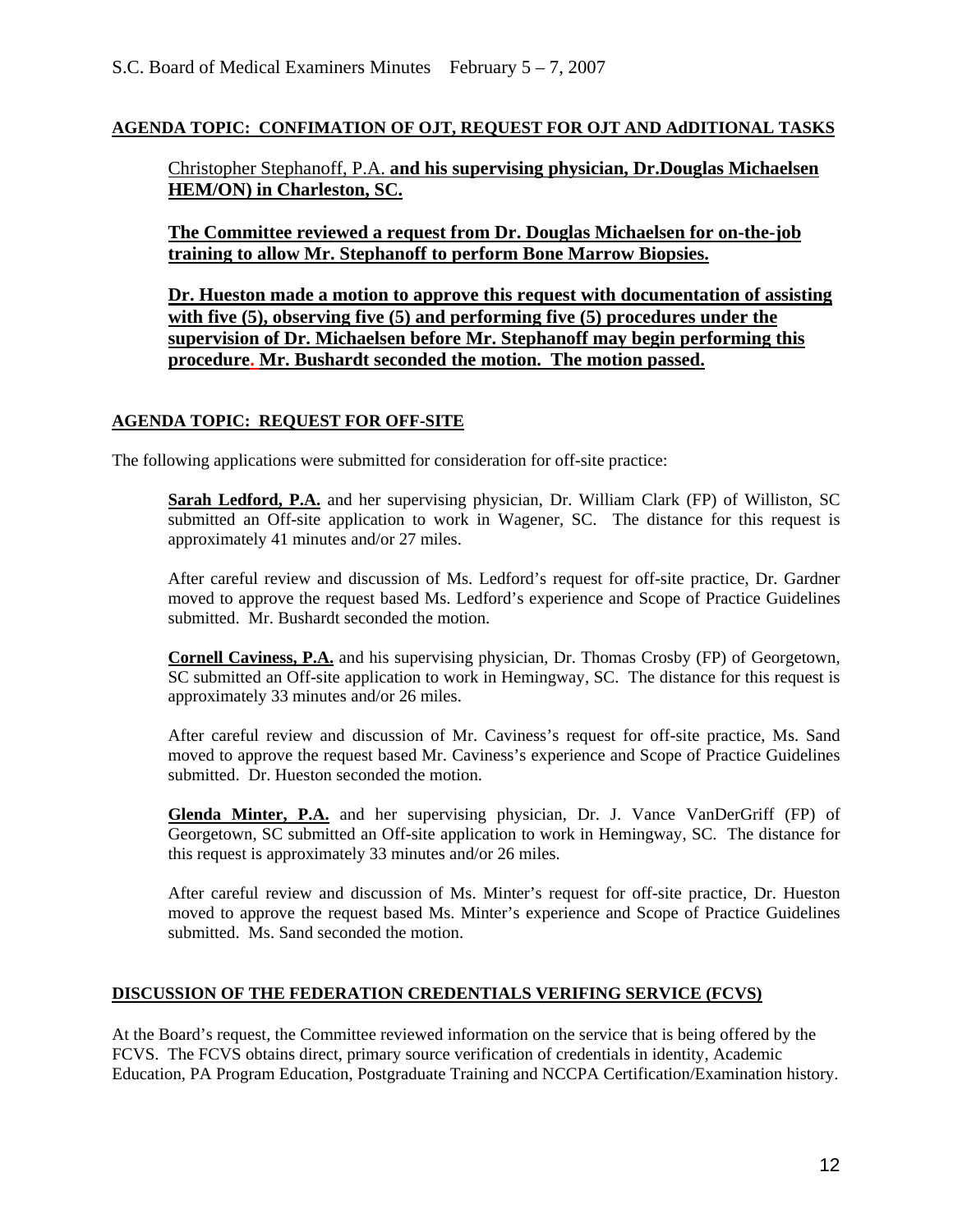Applicants, who utilize the FCVS service, establish a permanent, lifetime portfolio of primary-source verified credentials. These documents can be used throughout the applicant's career for state licensure, hospital privileges, and employment and professional memberships. Ms. Sand made a motion to accept this as information and Dr. Hueston seconded the motion.

## DISCUSSION OF VACANT COMMITTEE SEAT

**The Committee reviewed a letter of interest from Dr. Jack Scheuer, Jr. to serve as a physician member on the Physician Assistant Committee. Dr. Scheuer is a Board Certified Internal Medicine physician currently practicing at Sentinel Health Partners which employs several physician assistants.** 

**Dr. Rhodes made a motion to nominate Dr. Scheuer for the physician seat on the Committee and Mr. Adams seconded the motion. The motion passed.**

# **DISCUSSION OF PHYSICIAN ASSISTANT INTERVIEWS**

Dr. Gardner discussed the personal interview process for physician assistant and made a motion to recommend to the Board, the permission for physician interviewers, in their discretion, to waive the live interview for approval of relationships between experienced supervising physicians (primary or alternate) and Physician Assistant, if they both have been through the interview process before or served for two years or more as an alternate supervisor. In those situations, the interview could be conducted by telephone or waived altogether in the physician member's discretion.

## **NEXT COMMITTEE MEETING DATE**

The next Physician Assistant Committee meeting is scheduled for Friday, April 6, 2007 at 2:00 P.M.

#### **Dr. Prabhu made a motion to accept the PA portion of the consent agenda. Dr. deHoll seconded the motion. All in favor. Motion Carries.**

**Joe Turner, N.P., of Mt. Pleasant, S.C. Request to allow work farther than 45 miles from supervisor**

#### **Dr. Costa advised that the board would be instituting a committee to gather information. The board will decide in the near future on a decision as to the request.**

**Ann Lee, N.P., of Mt. Pleasant, S.C. Request to allow work farther than 45 miles from supervisor**

# **Dr. deHoll made a motion that was seconded by Mrs. Black to approve the following:**

1. Approve proposal to extend the 45-mile limit within a district.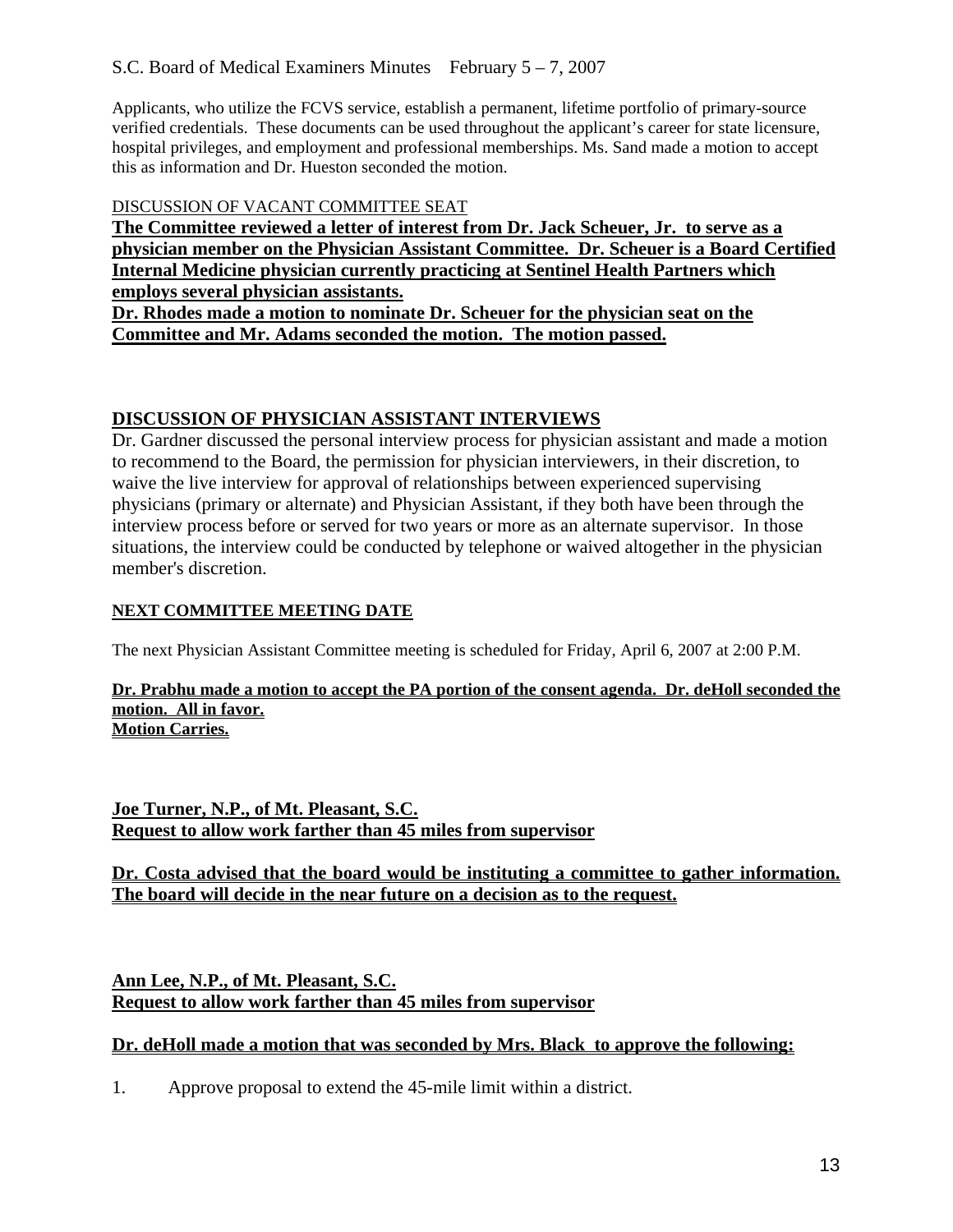#### **All Board members were in favor except Dr. Simpson and Dr. Tice. Motion carries.**

**Guy D. Murphy, M.D., of Kenilworth, NJ Applicant for Licensure**

**Dr. Prabhu made a motion to grant a full licensure pending an interview and meeting the remainder of the criteria. Motion was seconded by Dr. Gardner All in favor.** 

**Motion Carries.**

**Randal Betz, M.D., of Philadelphia, PA Applicant for Licensure**

**Dr. deHoll made a motion to grant a full licensure pending an interview and meeting the remainder of the criteria. Motion was seconded by Dr. Tice. All in favor.** 

#### **Motion Carries.**

#### **GENERAL COUNSEL REPORTS**

Lynne Rogers, LLR's General Counsel gave the Board an overview of how the Office of Investigations and Enforcement was formed and the problems discovered regarding the backlog of Medical Board cases.

**A motion was made and passed for the Board to go into Executive Session to review the General Counsel reports. No votes were made or actions taken while the Board was in Executive Session.** 

**A Motion was made and passed for the Board to return to Public Session.** 

#### **DISMISSALS**

**Dr. Gardner made a motion that was seconded by Dr. Prabhu and unanimously passed approving the following cases for dismissal pursuant to the recommendation of LLR's General Counsel that there is a lack of sufficient evidence to warrant a formal complaint:** 

| 2003-137 | 2006-210 | 2004-245 | 2004-348 | 2005-19  | 2005-35  |
|----------|----------|----------|----------|----------|----------|
| 2005-51  | 2005-66  | 2005-77  | 2005-103 | 2005-167 | 2005-195 |
| 2005-199 | 2005-206 | 2005-240 | 2005-278 | 2005-281 | 2005-301 |
| 2005-302 | 2005-326 | 2005-330 | 2005-355 | 2005-365 | 2006-18  |
| 2006-64  | 2006-127 | 2006-134 | 2006-136 | 2006-156 | 2006-158 |
| 2006-169 | 2006-172 | 2006-231 | 2006-238 | 2006-241 | 2006-248 |
| 2006-252 | 2006-253 | 2006-280 | 2006-298 | 2006-342 | 2006-346 |
|          |          |          |          |          |          |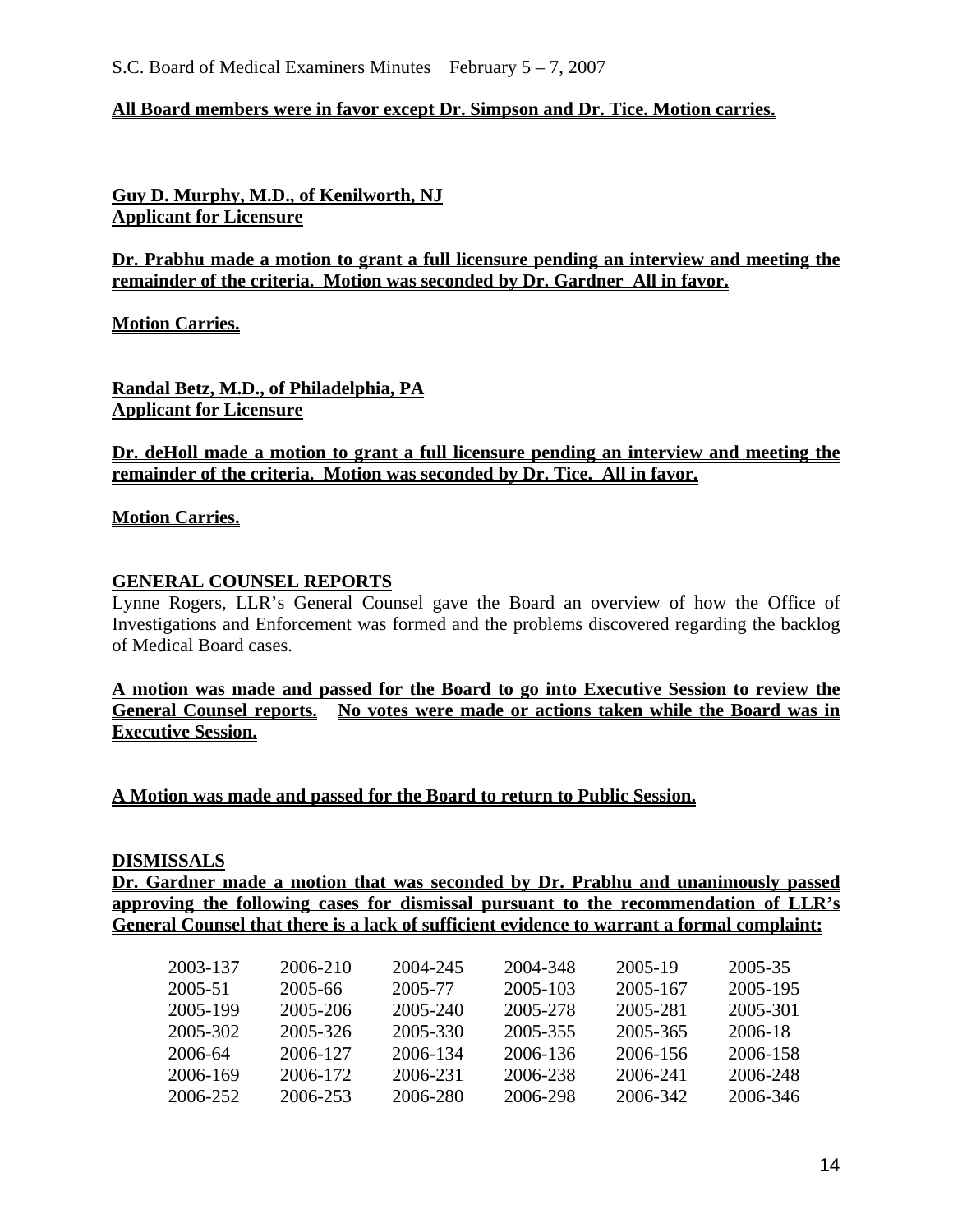| 2006-357 | 2006-370 | 2006-380 | 2006-381 | 2006-404 | 2006-411 |
|----------|----------|----------|----------|----------|----------|
| 2006-436 | 2006-437 |          |          |          |          |

#### **LETTERS OF CAUTION**

# **Dr. Gardner made a motion that was seconded by Dr. Hubbard and unanimously passed to issue a Letter of Caution in the following cases:**

| 2005-123 | 2005-277 | 2005-311 | 2006-15 | 2006-69 | 2006-262 |
|----------|----------|----------|---------|---------|----------|
| 2006-400 | 2006-406 | 2006-423 |         |         |          |

#### **FORMAL COMPLAINTS**

**Dr. Gardner made a motion that was seconded by Dr. deHoll and unanimously passed to authorize the issuance of a Formal Complaint pursuant to the recommendation of LLR's General Counsel that there is sufficient evidence to warrant formal proceeding in the following cases:**

2004-38 2005-218 2006-496

#### **CASES ON APPEAL**

In Executive Session, the Board reviewed the cases that are now on appeal and received specific briefings from Mrs. Rogers.

#### **COMPLIANCE REPORT**

The Board received as information a list of monitoring cases that have been determined as being non-compliant. The Office of General Counsel is currently working on these cases to bring them up-to-date.

#### **LICENSEES BEING MONITORED**

The Board received as information a list of all the licensees currently being monitored by the Board.

#### S**TATISTICAL REPORTS ON COMPLAINTS**

The Board received as information the following statistical reports:

# **MEDICAL BOARD COMPLAINTS RECEIVED 1/1/05 – 12/31/05**

| Alleged Issue                          | Total | Otr $1$ | Otr $2  $ Otr $3  $ |  |
|----------------------------------------|-------|---------|---------------------|--|
| Alcohol and Other Substance Abuse      |       |         |                     |  |
| Allowing Unlicensed Person to Practice |       |         |                     |  |
| Disclosure of Patient Information      |       |         |                     |  |
| Drug Violation                         | 10    |         |                     |  |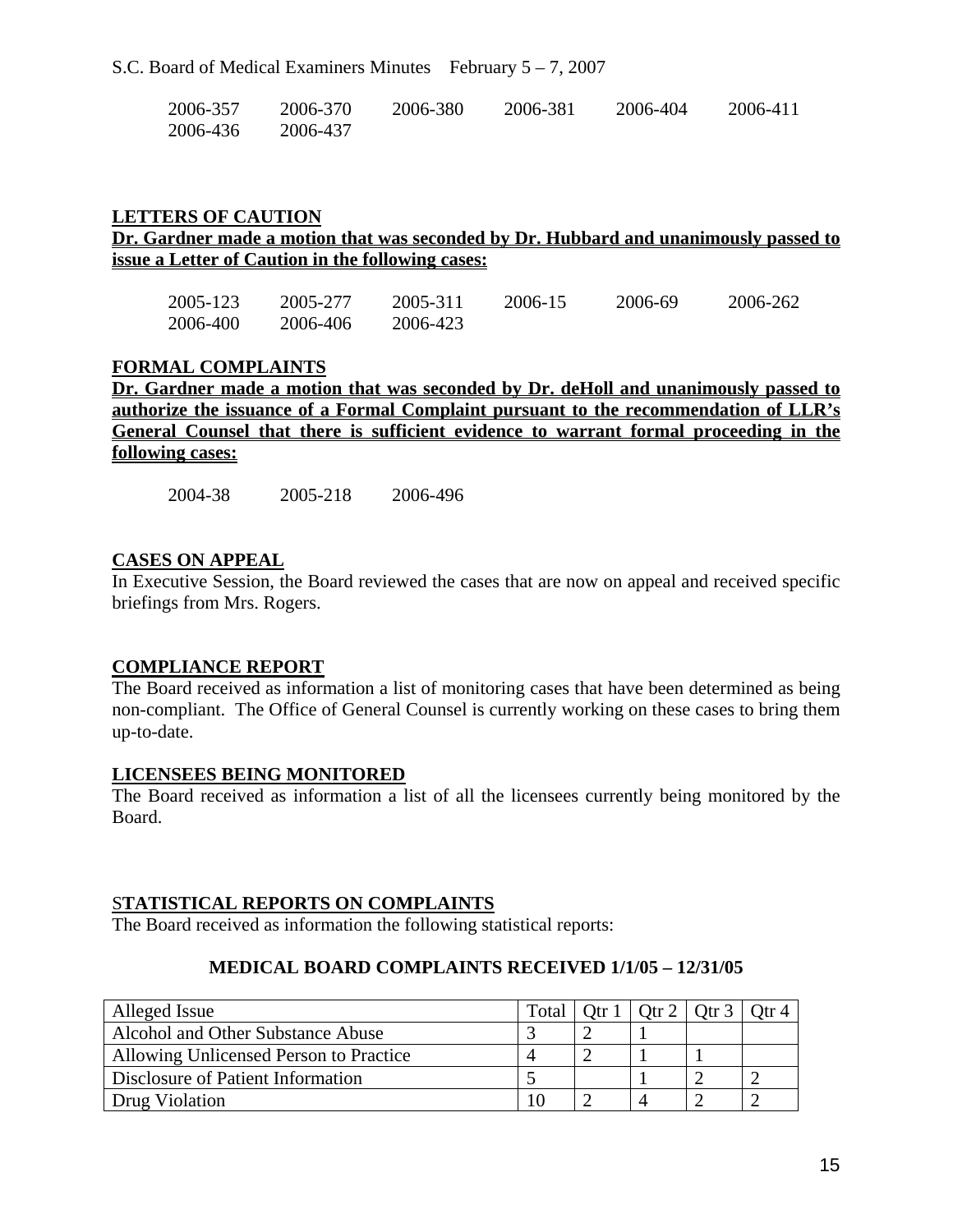| S.C. Board of Medical Examiners Minutes February $5 - 7$ , 2007 |  |
|-----------------------------------------------------------------|--|
|-----------------------------------------------------------------|--|

| <b>Failure to Maintain/Provide Records</b>       | 13             | 1  | 5              | 5              | $\overline{2}$ |
|--------------------------------------------------|----------------|----|----------------|----------------|----------------|
| Insurance Fraud (Non-Govt or Private Insurance)  | $\overline{2}$ |    |                | $\overline{2}$ |                |
| License Action by Fed State Local Licensing Auth | $\overline{2}$ |    |                |                | $\overline{2}$ |
| Loss of Hospital Privileges                      |                |    |                | $\mathbf{1}$   |                |
| <b>Medication Errors</b>                         |                |    |                |                |                |
| <b>Mental Disorder</b>                           |                |    | 1              |                |                |
| <b>Mental Incompetence</b>                       |                |    |                | 1              |                |
| No Jurisdiction                                  | 2              |    |                |                |                |
| Patient Neglect/Abandonment                      | 11             | 3  |                | 5              | $\overline{2}$ |
| <b>Prescribing Matters</b>                       | 8              | 3  | $\overline{A}$ |                |                |
| Sanctioned by Other Board                        | 5              |    |                | 2              | $\overline{2}$ |
| <b>Sexual Misconduct</b>                         | 5              |    |                | $\overline{2}$ | $\overline{2}$ |
| <b>Sub-Standard Patient Care</b>                 | 124            | 38 | 23             | 28             | 35             |
| <b>Unlicensed Practice</b>                       | 13             | 4  | 5              | 3              | 1              |
| <b>Unprofessional Conduct</b>                    | 88             | 39 | 19             | 19             | 11             |
| Violation of Final Order/Agreement               | $\overline{2}$ |    |                |                |                |
| <b>TOTALS</b>                                    | 301            | 95 | 67             | 76             | 63             |
|                                                  |                |    |                |                |                |
| Cases Pending as of $12/31/05$                   | 451            |    |                |                |                |

# **MEDICAL BOARD COMPLAINTS CLOSED 1/1/05 – 12/31/05**

| Resolution                               | Total          | Qtr 1          | Qtr 2          | Qtr 3          | Qtr 4          |
|------------------------------------------|----------------|----------------|----------------|----------------|----------------|
| <b>Administrative Dismissal</b>          | 27             |                | 4              | 10             | 6              |
| Cease and Desist                         | 1              |                |                |                |                |
| Complaint Dismissed with No Action Taken | 15             |                | $\overline{4}$ | 2              | 9              |
| <b>Consent Agreement/Private</b>         | $\overline{2}$ |                |                |                |                |
| <b>Consent Agreement/Public</b>          |                |                |                |                |                |
| Dismissed (Licensee)                     | 164            | 45             | 35             | 47             | 37             |
| Dismissed (Unlicensed)                   |                |                |                |                |                |
| <b>Final Order</b>                       | 7              |                |                | 3              | $\overline{4}$ |
| Letter of Caution                        | 13             | $\overline{2}$ |                |                | 10             |
| No Issue Found                           |                |                |                |                |                |
| No Jurisdiction                          | $\overline{2}$ |                |                |                | $\overline{2}$ |
| Private Reprimand                        | 3              |                | 3              |                |                |
| Public Reprimand                         | 5              |                |                | $\overline{4}$ |                |
| <b>Stay of Suspension</b>                |                |                |                |                |                |
| <b>TOTALS</b>                            | 243            | 55             | 49             | 68             | 71             |

# **FORMAL COMPLAINTS AUTHORIZED 1/1/06 – 12/31/06**

| Alleged Issue                     | Number |
|-----------------------------------|--------|
| Alcohol and Other Substance Abuse |        |
| Disclosure Violation              |        |
| Drug Violation                    |        |
| <b>Prescribing Matters</b>        |        |
| Sanctioned by Other Board         |        |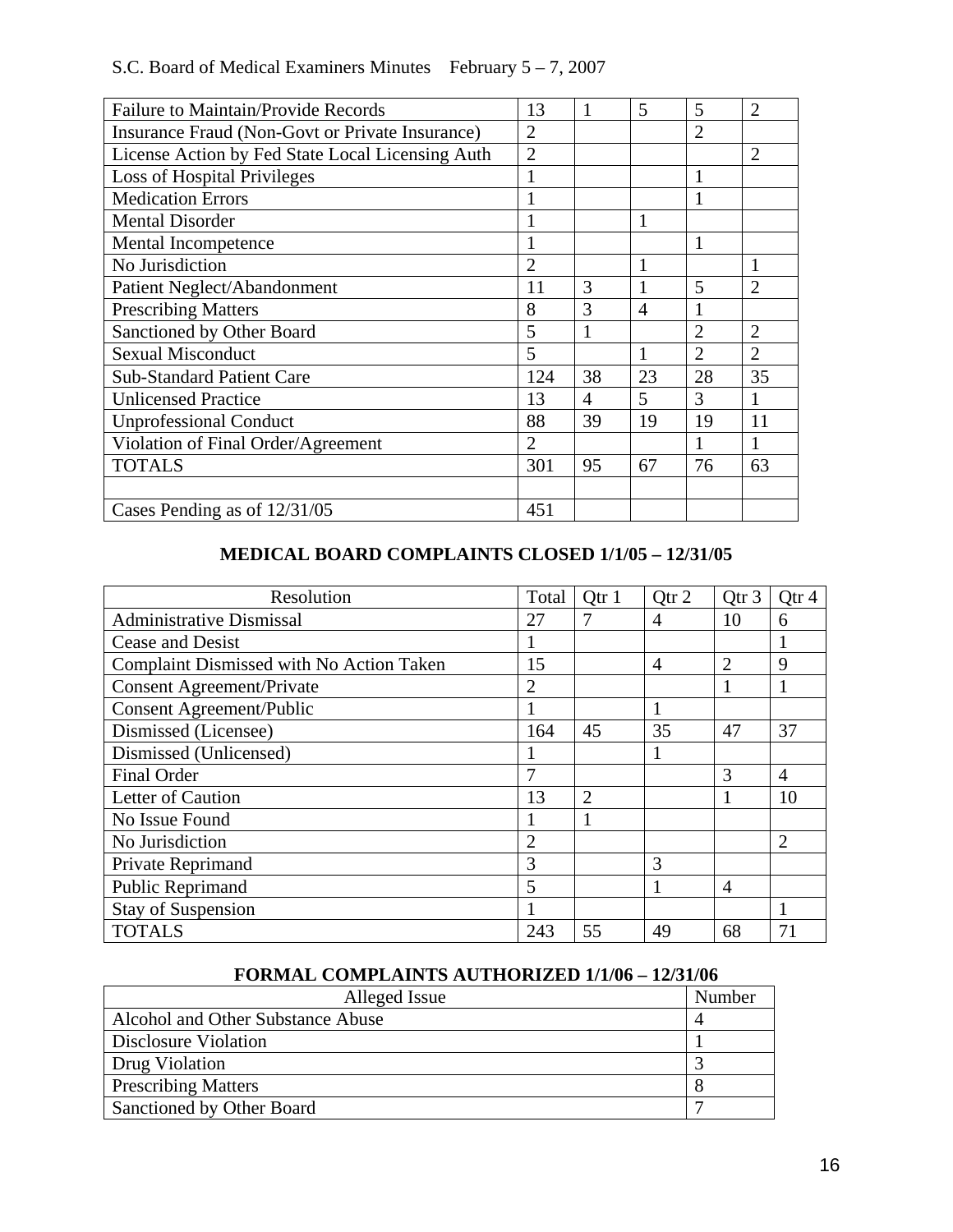# S.C. Board of Medical Examiners Minutes February 5 – 7, 2007

| <b>Sub-Standard Patient Care</b>   |  |  |
|------------------------------------|--|--|
| <b>Unlicensed Practice</b>         |  |  |
| <b>Unprofessional Conduct</b>      |  |  |
| Violation of Final Order/Agreement |  |  |
| Sexual Misconduct/Boundary Issues  |  |  |
| <b>TOTALS</b>                      |  |  |
|                                    |  |  |

| MEDICAL BOARD PANEL HEARINGS HELD 1/1/06 - 12/31/06 |                |  |  |  |
|-----------------------------------------------------|----------------|--|--|--|
| Alleged Issue                                       | Number         |  |  |  |
| Alcohol and Other Substance Abuse                   |                |  |  |  |
| <b>Criminal Conviction</b>                          |                |  |  |  |
| <b>Insurance Fraud</b>                              |                |  |  |  |
| <b>Loss of Hospital Privileges</b>                  |                |  |  |  |
| <b>Prescribing Matters</b>                          |                |  |  |  |
| <b>Substandard Patient Care</b>                     | $\overline{c}$ |  |  |  |
| <b>Unprofessional Conduct</b>                       |                |  |  |  |
| <b>TOTALS</b>                                       | 9              |  |  |  |

| TEMPORARY SUSPENSION/EVALUATION ORDERS ISSUED 1/1/06 - 12/31/06 |                |                         |  |  |  |
|-----------------------------------------------------------------|----------------|-------------------------|--|--|--|
| Alleged Issue                                                   | Temporary      | <b>Evaluation Order</b> |  |  |  |
|                                                                 | Suspension     |                         |  |  |  |
| <b>Alcohol or Substance Abuse</b>                               |                |                         |  |  |  |
| <b>Criminal Conviction</b>                                      |                |                         |  |  |  |
| Patient Neglect/Abandonment                                     |                |                         |  |  |  |
| <b>Prescribing Matters</b>                                      |                |                         |  |  |  |
| <b>Sexual Misconduct/Boundary Issues</b>                        |                |                         |  |  |  |
| <b>Unprofessional Conduct</b>                                   |                |                         |  |  |  |
| Violation of Final Order/Agreement                              | 10             |                         |  |  |  |
| <b>TOTALS</b>                                                   | 2 <sup>1</sup> |                         |  |  |  |

| <b>REQUESTS TO WITHOLD IDENTITY OF COMPLAINANTS 1/1/06 - 12/31/06</b> |  |                                              |  |  |  |
|-----------------------------------------------------------------------|--|----------------------------------------------|--|--|--|
| Alleged Issue                                                         |  | Withhold Identity   Do Not Withhold Identity |  |  |  |
| <b>Improper Supervision</b>                                           |  |                                              |  |  |  |
| <b>Substandard Patient Care</b>                                       |  |                                              |  |  |  |
| <b>Unprofessional Conduct</b>                                         |  |                                              |  |  |  |
| Totals                                                                |  |                                              |  |  |  |

| <b>MEDICAL BOARD COMPLAINTS RECEIVED</b> | $1/1/06 - 12/31/06$ |  |                                               |  |  |
|------------------------------------------|---------------------|--|-----------------------------------------------|--|--|
| Alleged Issue                            |                     |  | Total   Qtr $1$   Qtr $2$   Qtr $3$   Qtr $4$ |  |  |
| Allowing Unlicensed Person to Practice   |                     |  |                                               |  |  |
| <b>Criminal Conviction</b>               |                     |  |                                               |  |  |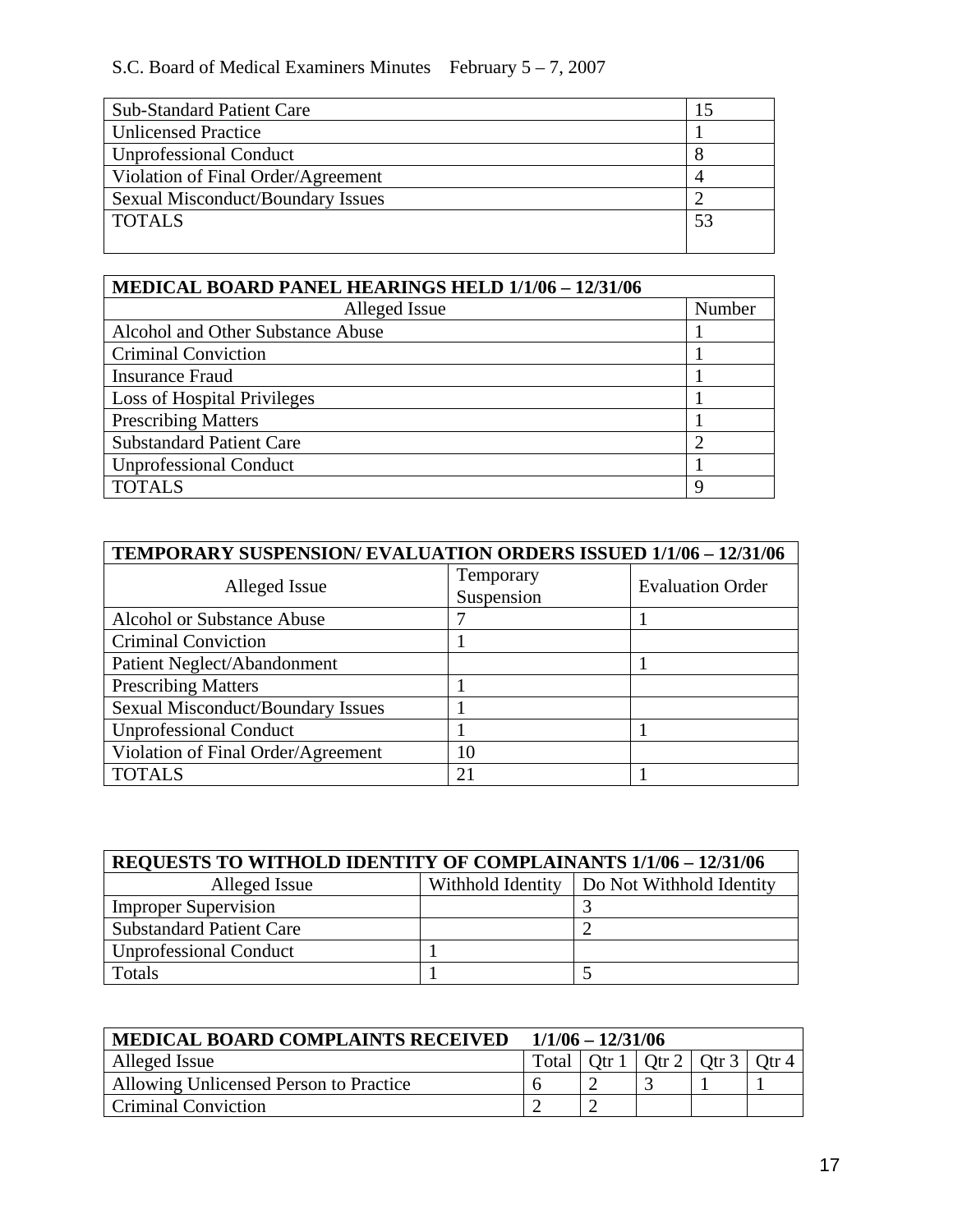| S.C. Board of Medical Examiners Minutes February $5 - 7$ , 2007 |  |
|-----------------------------------------------------------------|--|
|-----------------------------------------------------------------|--|

| <b>Criminal Conviction Not Classified</b>           |                |                |                | 1              |                |
|-----------------------------------------------------|----------------|----------------|----------------|----------------|----------------|
| Disclosure of Patient Information                   | 7              | 4              | 3              |                | 3              |
| Discriminatory Misleading False Deceptive Advertise | $\mathbf{1}$   |                | $\mathbf{1}$   |                | 3              |
| Drug Violation                                      | 14             | 7              | $\overline{4}$ | 3              |                |
| <b>Failure to Maintain/Provide Records</b>          | 12             | 5              | $\overline{4}$ | 3              |                |
| Insurance Fraud (Medicaid or Other Fed Gov Prog)    | 1              |                |                |                |                |
| Insurance Fraud (Non-Govt or Private Insurance)     | 3              | 1              | $\overline{2}$ |                |                |
| License Action by Fed State Local Licensing Auth    | $\mathbf{1}$   |                | $\mathbf{1}$   |                |                |
| Loss of Hospital Privileges                         | $\overline{2}$ | $\mathbf{1}$   | 1              |                |                |
| No Issue Found                                      | 6              | $\overline{2}$ | $\overline{4}$ |                |                |
| Other (Not Classified)                              |                |                |                |                | $\overline{2}$ |
| Patient Neglect/Abandonment                         | 28             | 9              | 8              | 11             | 11             |
| <b>Prescribing Matters</b>                          | 8              | 1              | 7              |                |                |
| <b>Prescription Fraud</b>                           | $\overline{2}$ |                | $\overline{2}$ |                | 1              |
| Sanctioned by Other Board                           | 5              | 1              | 3              | 1              |                |
| <b>Sexual Misconduct</b>                            | 6              | 3              | 1              | $\overline{2}$ | 38             |
| <b>Sub-Standard Patient Care</b>                    | 138            | 49             | 38             | 51             | 3              |
| <b>Unlicensed Practice</b>                          | $\overline{2}$ | $\overline{2}$ | $\overline{3}$ | 1              | 3              |
| <b>Unprofessional Conduct</b>                       | 49             | 15             | 13             | 21             | 18             |
| Violation of Final Order/Agreement                  | 10             | 5              | $\overline{2}$ | 3              |                |
| <b>TOTALS</b>                                       | 397            | 111            | 100            | 101            | 85             |

| MEDICAL BOARD COMPLAINTS CLOSED          |                |                |                  |                  |                |
|------------------------------------------|----------------|----------------|------------------|------------------|----------------|
| $1/1/06 - 12/31/06$                      |                |                |                  |                  |                |
| Resolution                               | Total          | Qtr 1          | Qtr <sub>2</sub> | Qtr <sub>3</sub> | Qtr 4          |
| <b>Administrative Dismissal</b>          | 18             | 1              |                  | 10               | 7              |
| <b>Cease and Desist</b>                  | 4              |                |                  |                  | $\overline{4}$ |
| Complaint Dismissed with No Action Taken | 6              | $\overline{2}$ | $\overline{4}$   |                  |                |
| <b>Consent Agreement/Private</b>         | 4              |                | 3                | 1                |                |
| <b>Consent Agreement/Public</b>          | 26             |                | 9                | 7                | 10             |
| Dismissed (Licensee)                     | 188            | 44             | 53               | 49               | 42             |
| Dismissed (Unlicensed)                   | 1              | 1              |                  |                  |                |
| <b>Final Order</b>                       | 23             | 5              |                  | 18               |                |
| Letter of Caution                        | 19             | $\overline{4}$ | 3                | 3                | 9              |
| No Issue Found                           | 11             | 1              | 9                |                  | 1              |
| Private Reprimand                        | $\overline{2}$ | $\overline{2}$ |                  |                  |                |
| Public Reprimand                         | 15             | 12             |                  | $\overline{2}$   | 1              |
| Relinquish License                       | 7              | $\overline{2}$ |                  | 5                |                |
| Revocation                               | 4              | 1              | $\overline{2}$   | 1                |                |
| Suspension                               | $\overline{2}$ | $\overline{2}$ |                  |                  |                |
| TOTALS*                                  | 332            | 77             | 83               | 96               | 76             |

\*These numbers do not reflect cases closed on previous computer system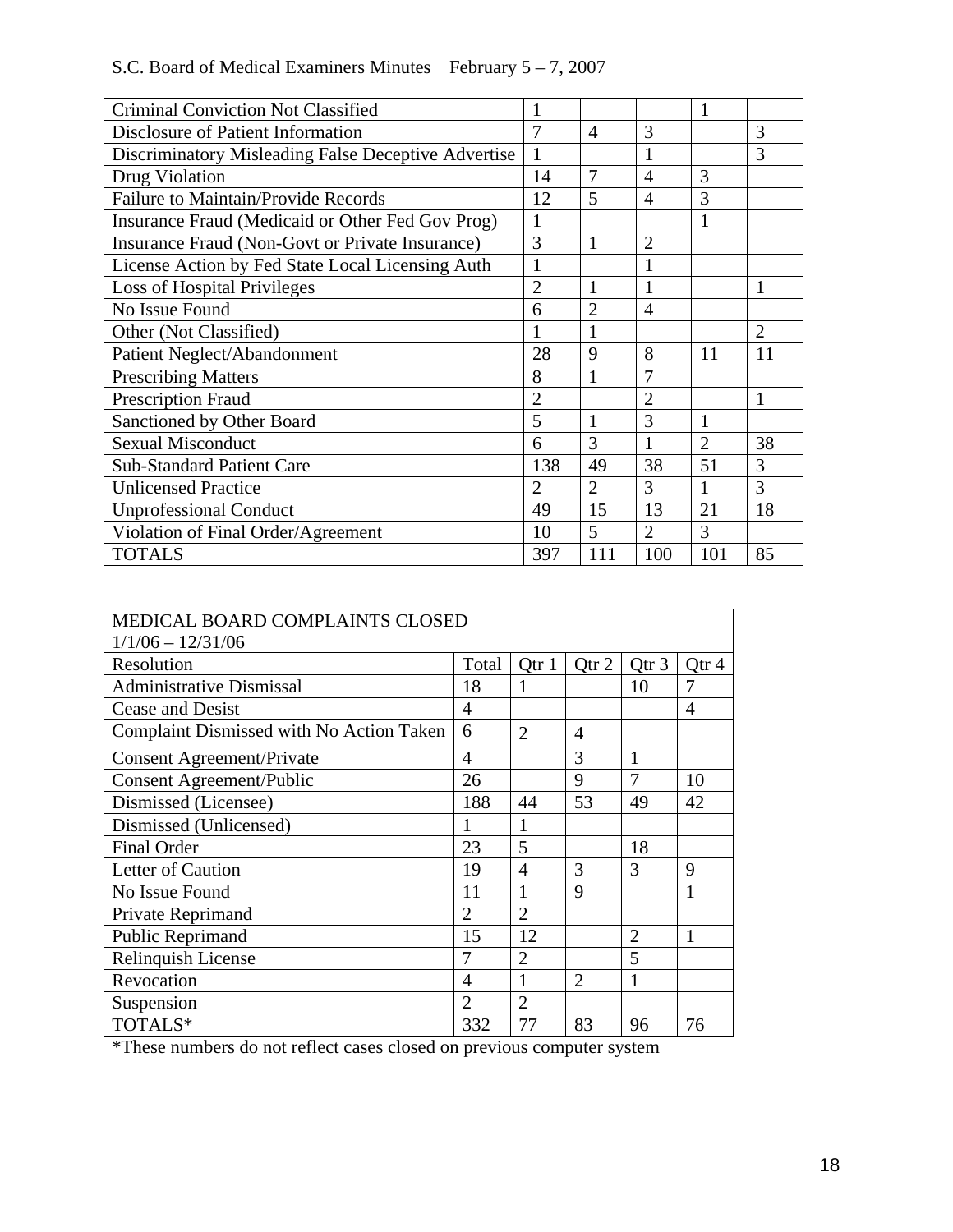#### S.C. Board of Medical Examiners Minutes February 5 – 7, 2007

#### **RECESS AND RECONVENE**

The Board recessed at 5:00 P.M. and reconvened Wednesday, February 7, 2006 at 8:00 A.M. with a quorum present.

#### **Discussion Topic (B) Interview Administrative Change:**

Annette Disher advised the Board of the proposed change the interview process. The proposal was to scan the full application packets and have them available to the board members on the Medical Board notebook. This proposal was opposed by Dr. Gardner and the matter was tabled for the time being.

#### **Discussion Topic (D) Laser and Intense Pulsed Light Therapy Policy:**

Bruce Duke and Rick Wilson advised the Board of Laser and Intense Pulsed Light Therapy Policy. All in favor.

# **Roger E. Adler, M.D., of Manning, S.C. 2006-48 Request to Reinstate License**

#### **Dr. Prabhu made a motion that was seconded by Dr. deHoll and unanimously passed to approve the following:**

1. Respondent must continue with the September  $20<sup>th</sup>$  Order of the Board to include satisfactory completion of ABEL treatment for Professional Sexual Misconduct to the satisfaction of the Board.

# **Motion carries.**

#### **2005-124**

#### **Dr. Prabhu made a motion that was seconded by Dr. Simpson and unanimously passed to approve the following sanction:**

1. Respondent to continue indefinite suspension until his case on appeal is decided for further consideration by Board.

#### **Motion carries.**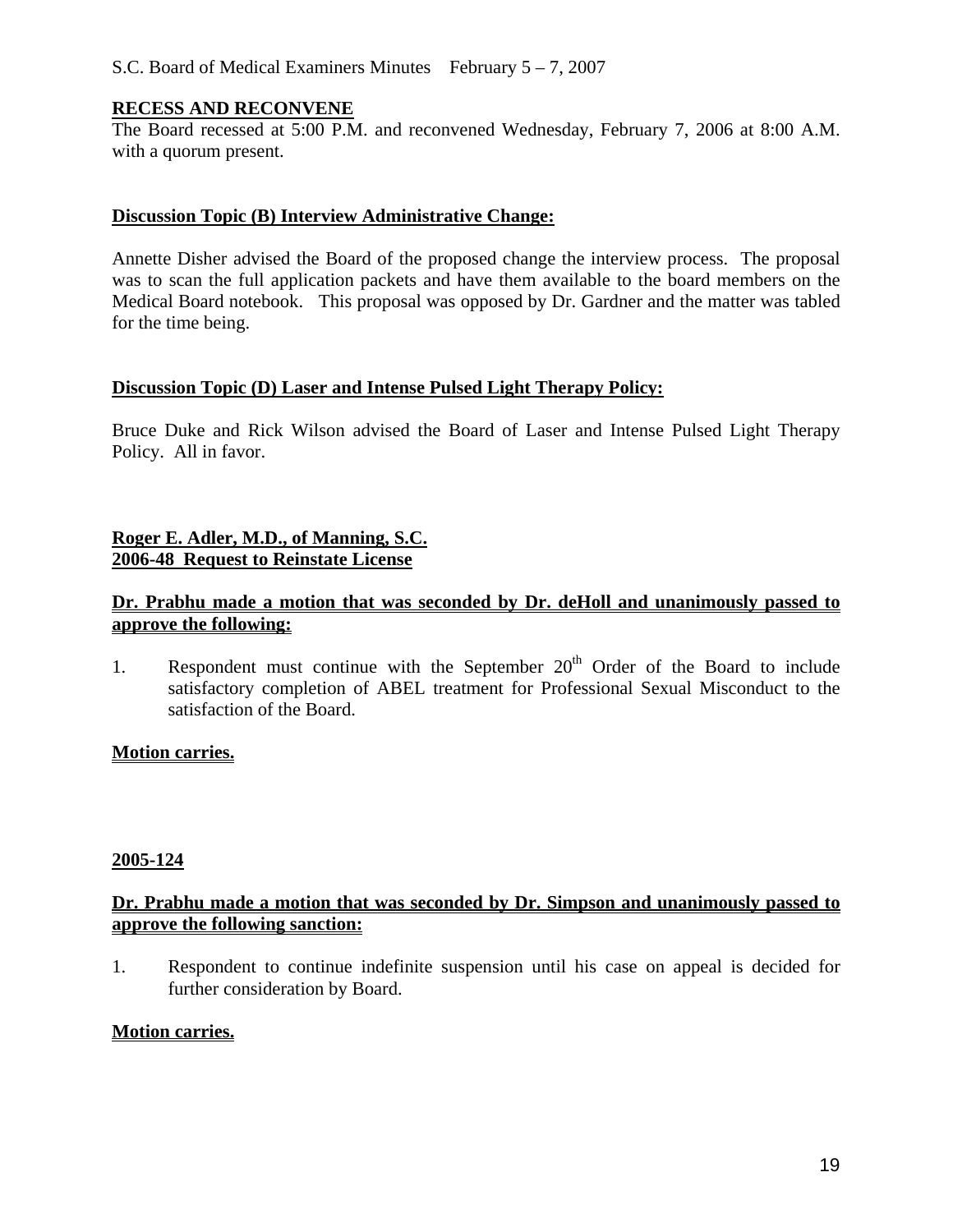## **Discussion Topic (E) Request for a Board member to speak at the SC Medical Staff Services meeting**

Bruce Duke asked that Dr. Gardner speak at this meeting. Dr. Gardner agreed and Medical Board staff to provide Dr. Gardner with additional information regarding organization.

# **William G. Kodzai, M.D., of Charlotte, N.C. Applicant for Licensure**

# **Respondent withdrew application.**

# **Darryl Sugar, M.D., Seneca, S.C. FINAL ORDER HEARING 2006-454**

## **Dr. Prabhu made a motion that was seconded by Dr. Tice and unanimously passed to approve the following sanction:**

- 1. Respondent has violated the Medical Practice Act.
- 2. Public Reprimand
- 3. Respondent must pay a fine of \$1,000 plus court cost, within six months
- 4. Indefinite participation in R.P.P. program.

#### **Dr. Costa made an amendment that the suspension be terminated and license fully enacted.**

#### **Motion carries.**

**Carlos A. Cerruto, M.D., of Dallas, TX Applicant for Licensure**

**Dr. deHoll made a motion to hold application until the Board receives information regarding the applicant's pathology board tests. Motion was seconded by Dr. Tice All in favor except Dr. Gardner.** 

**Motion Carries.**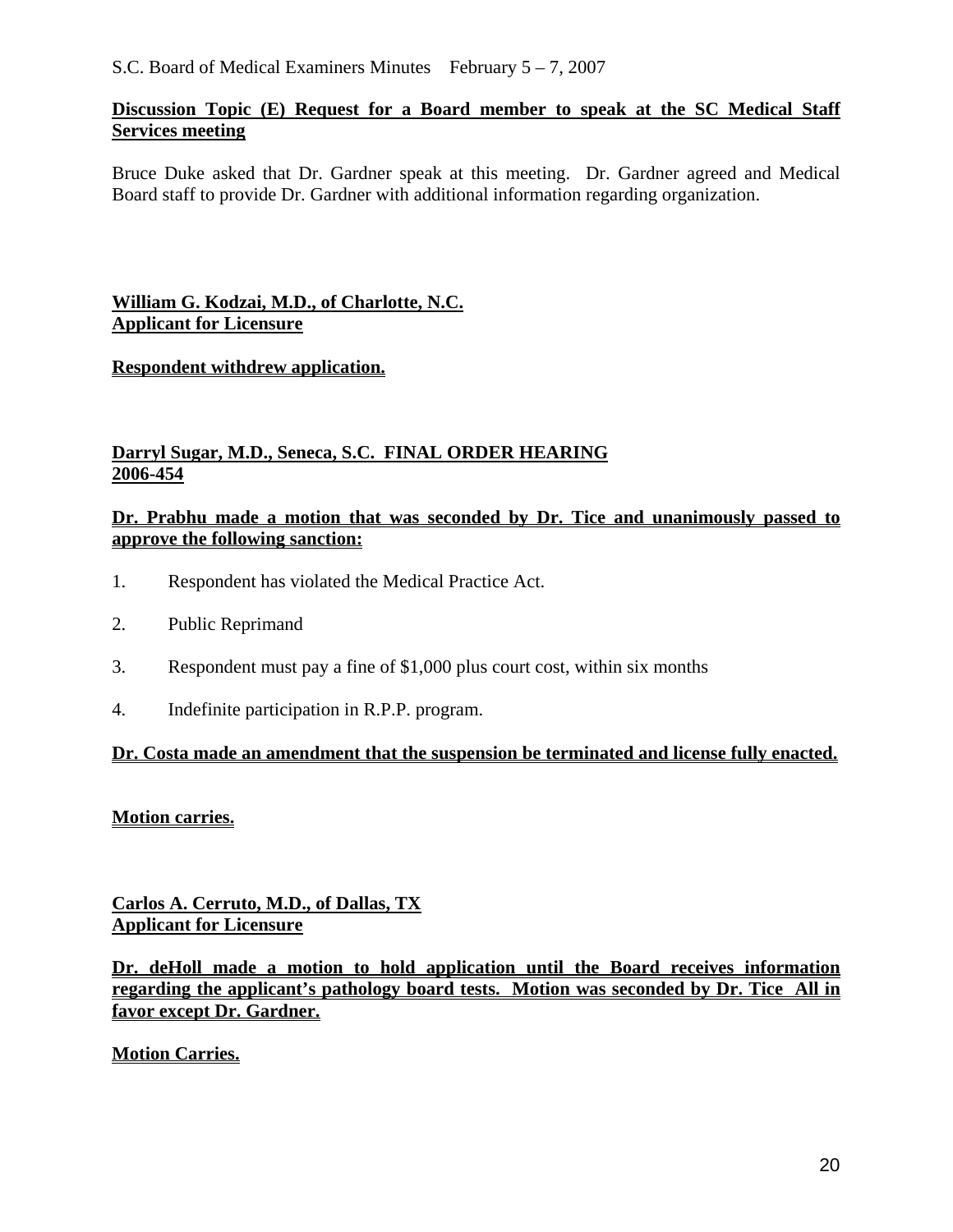#### **Applicant for Licensure**

**Dr. Prabhu made a motion for the Respondent to pursue further training rehabilitation for improving cognitive rehabilitation. Respondent granted a limited license for training purposes, restricted site-specific. Motion was seconded by Dr. Simpson. All in favor.** 

**Motion Carries.**

**2002-33 Request to be released from terms and conditions**

**Gardner made a motion to continue the terms and conditions of the 2003 Order from this Board pending further information or terms and conditions from the state of Georgia, which may include a release from their agreement.. Motion was seconded by Dr. deHoll. All in favor.**

**Motion Carries.**

# **Werner S. Haddon, M.D., of Raleigh, NC FINAL ORDER HEARING 2006-300**

# **Dr. Prabhu made a motion that was seconded by Dr. Chow and unanimously passed to approve the following sanction:**

- 1. Respondent has violated Medical Practice Act.
- 3. Public Reprimand
- 4. Respondent must pay court costs in the amount of \$128.75.
- 5. Suspension lifted.
- 6. Respondents' therapist must submit quarterly reports to the Board.

#### **Motion carries.**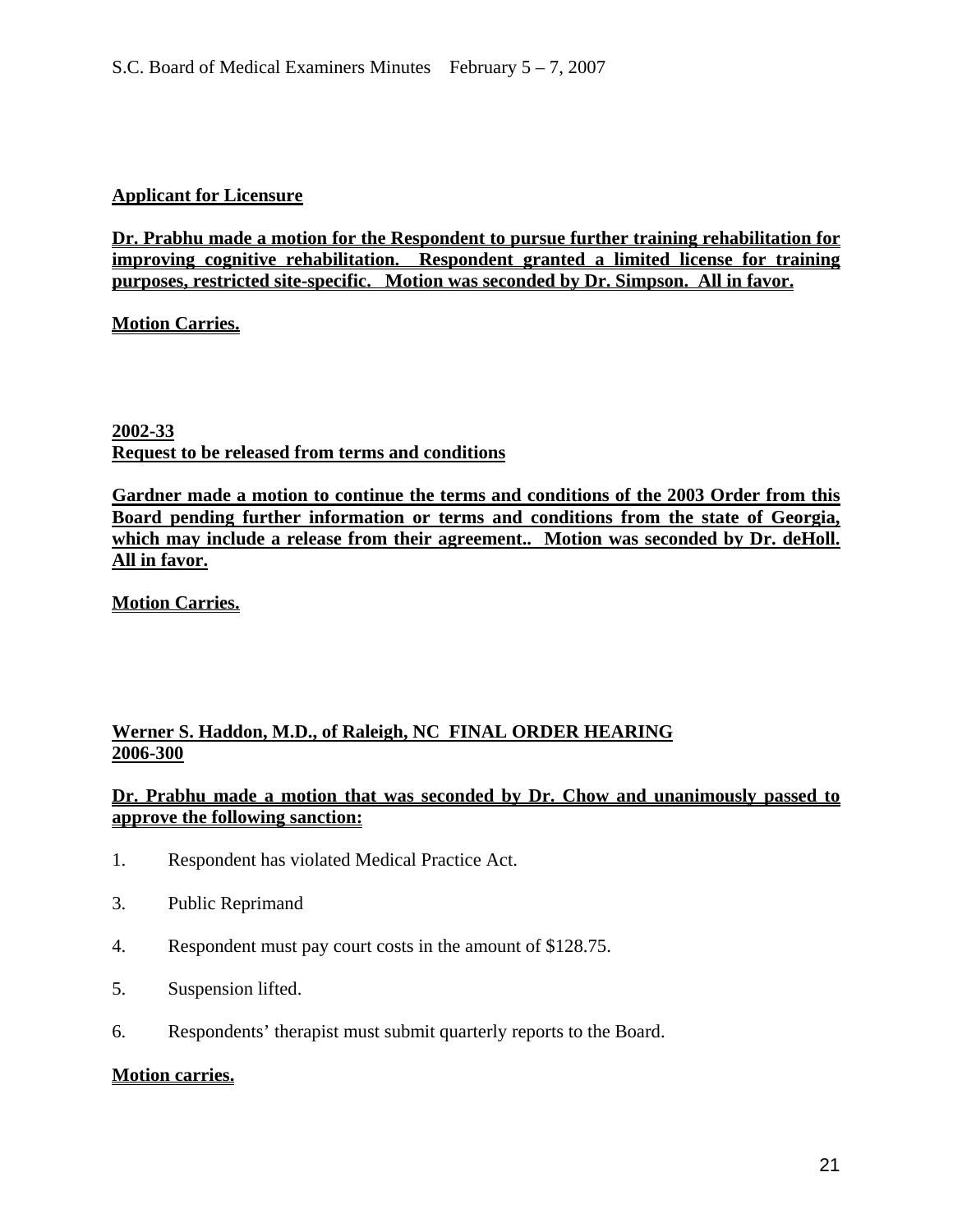#### **Discussion Topic (F) Interpretation of 40-47-32 D(11):**

Bruce Duke and Rick Wilson asked the Board for their interpretation of 40-47-32 D(11). The Board decided that it was to include 150 hours/3years with 75% of that being in the specialty. Dr. deHoll is to work with Rick to draft and will email the information to all board members.

#### **Discussion Topic (C) Board Retreat 2007:**

It was decided that previously Dr. Kraikit had expressed a desire to organize this retreat and since Dr. Kraikit was not present it would be held over to a future board meeting.

# **DISCUSSION TOPICS.**

During the two days of the regular meeting, the following discussion topics were reviewed: **(A)** Committee Reports

- 1. Legislative Impact Committee *Costa, Gardner, Prabhu, Black*
- 2. Medical Practice Advisory Committee (meeting only when needed) *Prabhu, Kraikit, Gardner, Black, Tice*
- 3. Recovering Professional Program Advisory Committee *Prabhu*
- 4. Office Based Surgery Ad Hoc Committee *Costa, Prabhu,*
- 5. Editorial Committee *Costa, Prabhu, Gardner*
- 6. Executive Committee *Costa, Prabhu, Gardner, Rick Wilson, Bruce Duke*
- 7. Maxillofacial & Oral Surgery Ad Hoc Committee  *Prabhu, Costa, Gardner*
- 8. Professional Licensure & Responsibility Education Committee *Kraikit, Hildebrand, Prabhu, Rick Wilson, Andrew Savage, Esquire*
- 9. Medical Practice Act (MPA) Revision Committee- *All Board members*
- 10. Physician Delegation of Permanent Cosmetic Application Ad hoc Committee *Costa*
- 11. Athletic Trainers Committee *Gardner*
- 12. Continuing Medical Education Committee *Hubbard, Kraikit*
- 13. Surgical Technologists/First Assistant Legislative Committee *Gardner (chair), Prabhu, Reba Revan, Maggie Harvey*
- **(B)** Interview Administrative Change– *Bruce Duke*
- **(C)** Board Retreat- *Bruce Duke*
- *(D)* Laser and Intense Pulsed Light Therapy Policy *Bruce Duke and Rick Wilson*
- **(E)** Request for a Board member to speak at the South Carolina Medical Staff Service meeting - *Bruce Duke*
- **(F)** Interpretation of 40-47-32 D(11)- *Bruce Duke and Rick Wilson*
- **(G)** Quarterly Malpractice Report *Bruce Duke*
- **(H)** Change May 2007 Board meeting dates *Bruce Duke*